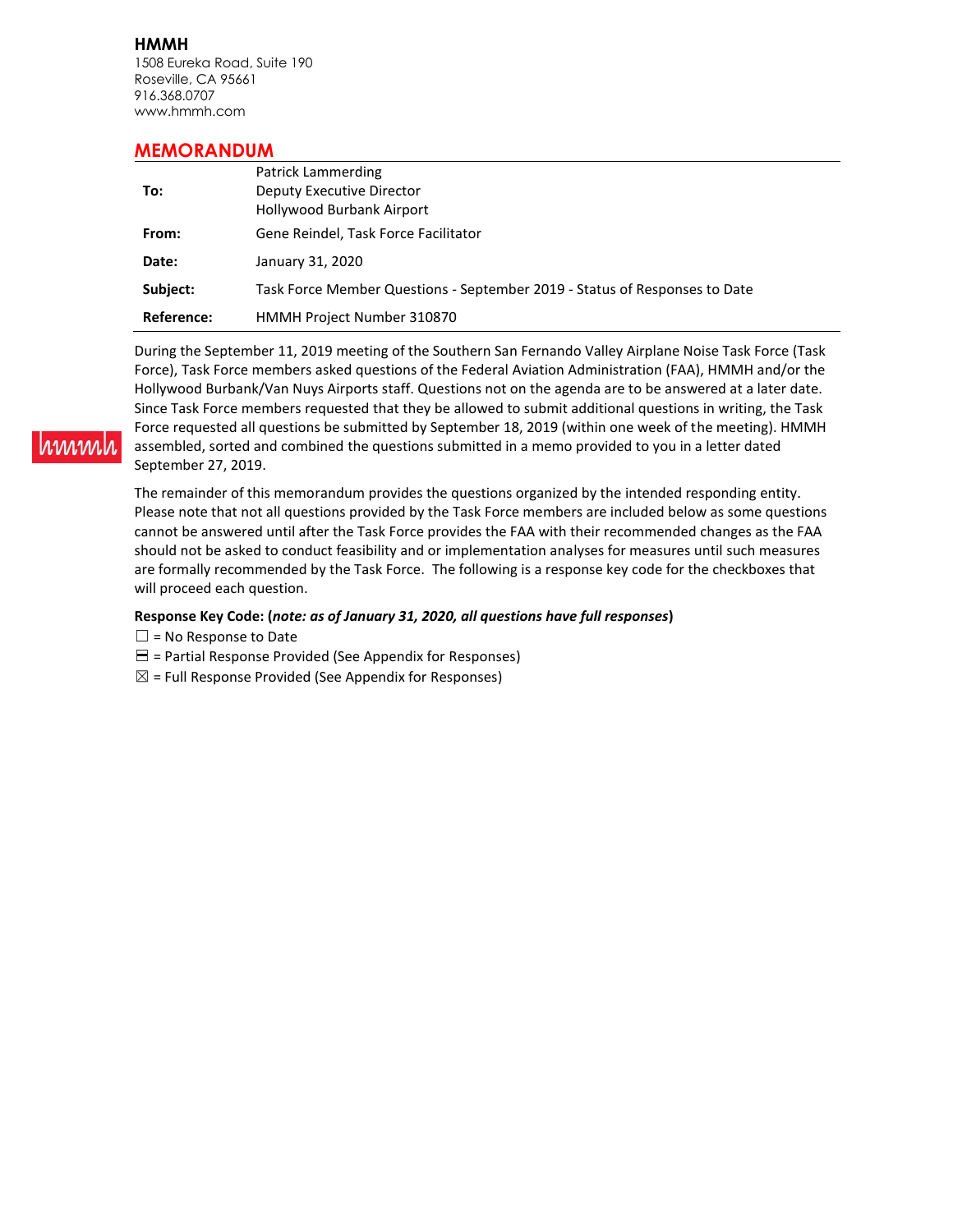### **Questions/Request for Information to the FAA Likely Not Requiring Analysis/Research**

*The FAA should respond relatively quickly to the following questions as very little, if any, research is required for response:*

 $\boxtimes$  1. What governing body decides when the skies are at their limit and no more planes can arrive or depart from a specific airport? If the airport, then what if the airports try to handle more planes than the Air Traffic Controllers can manage?

 $\boxtimes$  2. In 2015, the FAA established the noise steering committee to address environmental noise related issues associated with PBN, would it be possible to get more information about that committee or any documents that come from that committee to aid us in finding solutions?

 $\boxtimes$  3. Did the FAA complete an Environmental Impact Report for the implementation of the Metroplex?

 $\boxtimes$  4. What outreach and community engagement was conducted prior to the implementation of the Metroplex? Were any communities notified by the FAA regarding these changes in flight paths and flight altitudes? Why didn't the FAA let the public know it is happening?

 $\boxtimes$  5. Was topography factored into the design of the Metroplex procedures?

 $\boxtimes$  6. Did the FAA conduct safety analyses of the SoCal Metroplex procedures prior to implementation, particularly with respect to the topography in the Southern San Fernando Valley, other aircraft in the area (e.g., helicopters and private planes vs. commercial fixed wing aircraft) and engine failure? If so, please provide information showing the results of the analyses. If not, will the FAA investigate the safety hazards that come with flying at low altitudes above the Santa Monica Mountain Range?

 $\boxtimes$  7. Was the FAA aware of the fire danger in the Southern San Fernando Valley? If so, was that taken into account when designing the Metroplex procedures?

 $\boxtimes$  8. Was there a study completed that looked into the impacts on the wildlife in the Santa Monica Mountain Range?

 $\boxtimes$  9. Why did the FAA not implement a pilot project prior to implementation of the Metroplex?

 $\boxtimes$  10. Can the Metroplex procedures be suspended and return to the previous conventional procedures until the results of the Task Force are completed? If not, why not?

 $\boxtimes$  11. Are there any temporary solutions that can be put in place during this interim period while the Task Force continues to meet and discuss? Are there any possible noise alleviations for these communities that could be implemented quickly while the Task Force continues to determine recommended changes for the FAA to consider?

 $\boxtimes$  12. What role does the FAA play in determining when and how airplanes take off and land, in determining the number of frequency of takeoffs and landings at a particular airport, in determining the departure route of individual flights, and the time of day for takeoffs and landings?

 $\boxtimes$  13. Are there altitude and/or safe distance requirements for incoming and outgoing flights that must be met when aircraft are departing, ascending or being vectored, and what are those requirements?

 $\boxtimes$  14. What factors are considered when determining the direction (north, east, south and west) for aircraft operations?

 $\boxtimes$  15. Which entities provide ATC services from departure until an aircraft reaches its cruising altitude and at what point(s) is that guidance transferred from one entity to another?

 $\boxtimes$  16. Can the FAA, local ATC or an airport dictate that aircraft operators not use autopilot, and if so, what if any safety concerns are presented?

# hmmhl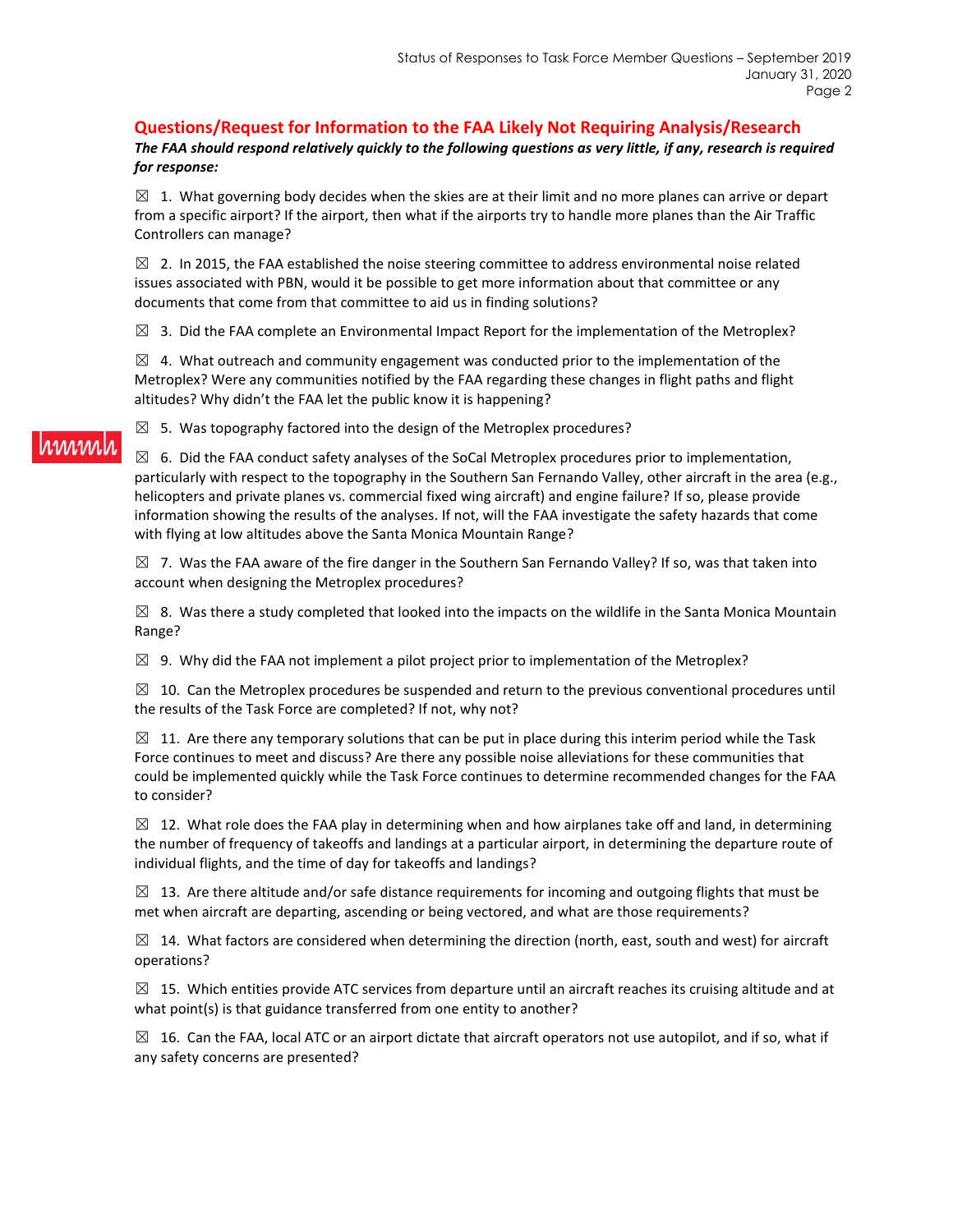$\boxtimes$  17. What is the standard climb rate for aircraft taking-off? Is there a policy at the FAA for climbing at a certain rate? Do airlines have a choice in climb rate or do they follow the direction of ATC? Are there any restrictions that would prevent the FAA from increasing the minimum climb rate? Where does the abilities to affect aircraft climb procedures fall? Does heat, weight, and/or season affect the climb rate and altitude?

 $\boxtimes$  18. At what point can a plane initiate a turn after departure? Does climate have an impact on aircraft turning radius? Does the point change seasonally? What are the reasons that flights are not all turning before crossing the 101 Freeway?

 $\boxtimes$  19. Which entities (pilots, local ATC, FAA etc.) determine when it is appropriate for southbound departing aircraft to commence a 210-degree turn headed west?

 $\boxtimes$  20. Can aircraft depart BUR to the east? If not, why not?

 $\boxtimes$  21. Was any outreach and community engagement conducted prior to the FAA's publication of the proposed SLAPP ONE and OROSZ ONE waypoints?

 $\boxtimes$  22. Have the FAA's proposed SLAPP ONE and OROSZ ONE waypoints for airplanes departing Hollywood Burbank Airport been implemented?

 $\boxtimes$  23. How were the locations of the FAA's proposed SLAPP ONE and OROSZ ONE waypoints for airplanes departing Hollywood Burbank Airport decided on?

 $\boxtimes$  24. How was the location of the Metroplex PPRRY waypoint for airplanes departing Van Nuys Airport determined?

 $\boxtimes$  25. Why did the FAA publish a new FATKO waypoint in 2017? Did the new FATKO waypoint provide the results expected?

### **Questions/Request for Information to the FAA That May Require Analysis/Research**

*The FAA may require additional time to respond to the following questions as some research may be required for response:*

 $\boxtimes$  1. Can the FAA provide a presentation on the airspace prior to and after the implementation of the SoCal Metroplex in and around the Southern San Fernando Valley, including the interactions with other nearby airports?

 $\boxtimes$  2. What are the limiting factors in turning aircraft onto the 210-degree heading sooner after departing Runway 15?

 $\boxtimes$  3. Explain exactly what happens between liftoff and 3000' and if you could explain all the different protocols associated with all the vectoring.

 $\boxtimes$  4. Are departing aircraft starting their initial turn from Runway 15 at Hollywood Burbank Airport later than they did previously? If so, why is that the case? (Note: The FAA may want to wait until HMMH responds to the first question before responding.)

 $\boxtimes$  5. Our office has been told by VNY that the FAA states that aircraft are actually at a higher altitude now than they were before the Metroplex changes, could the FAA please confirm or deny this statement?

 $\boxtimes$  6. A joint analysis team was deployed in 2018 for Southern California. Is there any updated when we can get the cost/benefit analysis new information from the joint analysis team when they are looking specifically at the southern California region?

## rinnin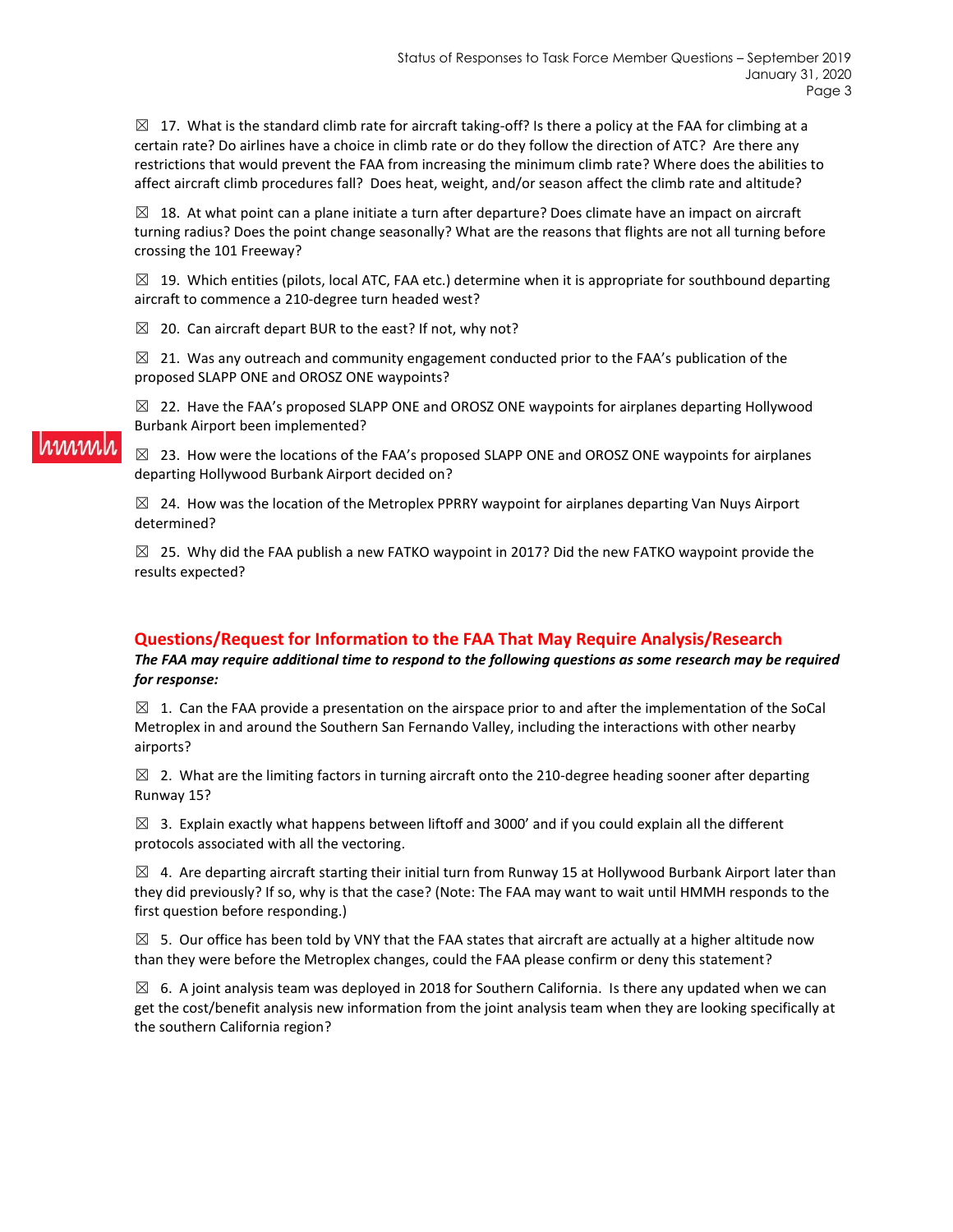### **Questions/Request for Information to HMMH**

 $\boxtimes$  1. Are maps available showing flight paths/routes for pre- and post-Metroplex implementation?

 $\boxtimes$  2. Are departing aircraft starting their initial turn from Runway 15 at Hollywood Burbank Airport later than they did previously?

 $\boxtimes$  3. Would we be able to get data from May 2018 to now? (Particularly data from July/August 2018 -July/August 2019 as many constituents report a dramatic shift in flights during this time period.)

 $\boxtimes$  4. Do any airplanes departing or landing at Van Nuys Airport continue to use conventional navigation and pre-Metroplex procedures, and if so, what percentage of flights continue to do so?

 $\boxtimes$  5. If a change were made to the minimum rate of climb, would there by any restrictions pursuant to the Airport Noise and Capacity Act of 1990?

 $\boxtimes$  6. Is there a correlation between the climate and flight altitudes and flight patterns at BUR?

 $\boxtimes$  7. If the FedEx and UPS jets are too big and heavy to get out of BUR without flying over the Santa Monica Mountains, then shouldn't they be forced to use a more accommodating airport like LAX or Ontario?

### $\boxtimes$  8. Will the FAA continue to push airlines to introduce quieter engines similar to the 737 MAX 8?

 $\boxtimes$  9. What topographical considerations factor into increased airport / airplane noise and do the Santa Monica Mountains possess a topography that would account for increased decibel levels?

 $\boxtimes$  10. What specific laws prevent curfews from being mandatory?

 $\boxtimes$  11. Is there any way to informally promote these voluntary curfews to companies, primarily companies that charter private jets?

### **Questions/Request for Information to Hollywood Burbank Airport**

 $\boxtimes$  1. For the proposed Hollywood Burbank Airport replacement terminal, what is the aircraft traffic baseline (base year, number of flights, types of aircraft, etc.) and the same information with the replacement terminal built that are being used for the NEPA study? How do these numbers compare with what is occurring today?

 $\boxtimes$  2. Has shortening Runway 15 at Hollywood Burbank Airport been proposed to the FAA in the past, and if so, was that presented for noise abatement reasons and what was the FAA's response?

 $\boxtimes$  3. What are the current voluntary curfew guidelines for BUR?

### **Questions/Request for Information to Van Nuys Airport**

 $\boxtimes$  1. What are the current voluntary curfew guidelines for VNY?

### **Questions/Request for Information to Hollywood Burbank and Van Nuys Airports**

 $\boxtimes$  1. What role do airports play in determining when airplanes take off and land, in determining the number of frequency of takeoffs and landings at a particular airport, in determining the departure route of individual flights, and the time of day for takeoffs and landings?

 $\boxtimes$  2. What factors are considered when determining the direction (north, east, south and west) for runway construction?

 $\boxtimes$  3. What is the feasibility of deploying our own noise monitors to areas?

 $\boxtimes$  4. Does the FAA, Hollywood Burbank Airport and/or Van Nuys Airport have the authority and funding available to conduct noise monitoring in the impacted neighborhoods south of the two airports?

 $\boxtimes$  5. What are the parameters by which Van Nuys Airport, Hollywood Burbank Airport and the FAA conducts airplane / airport noise monitoring?

nnnnnl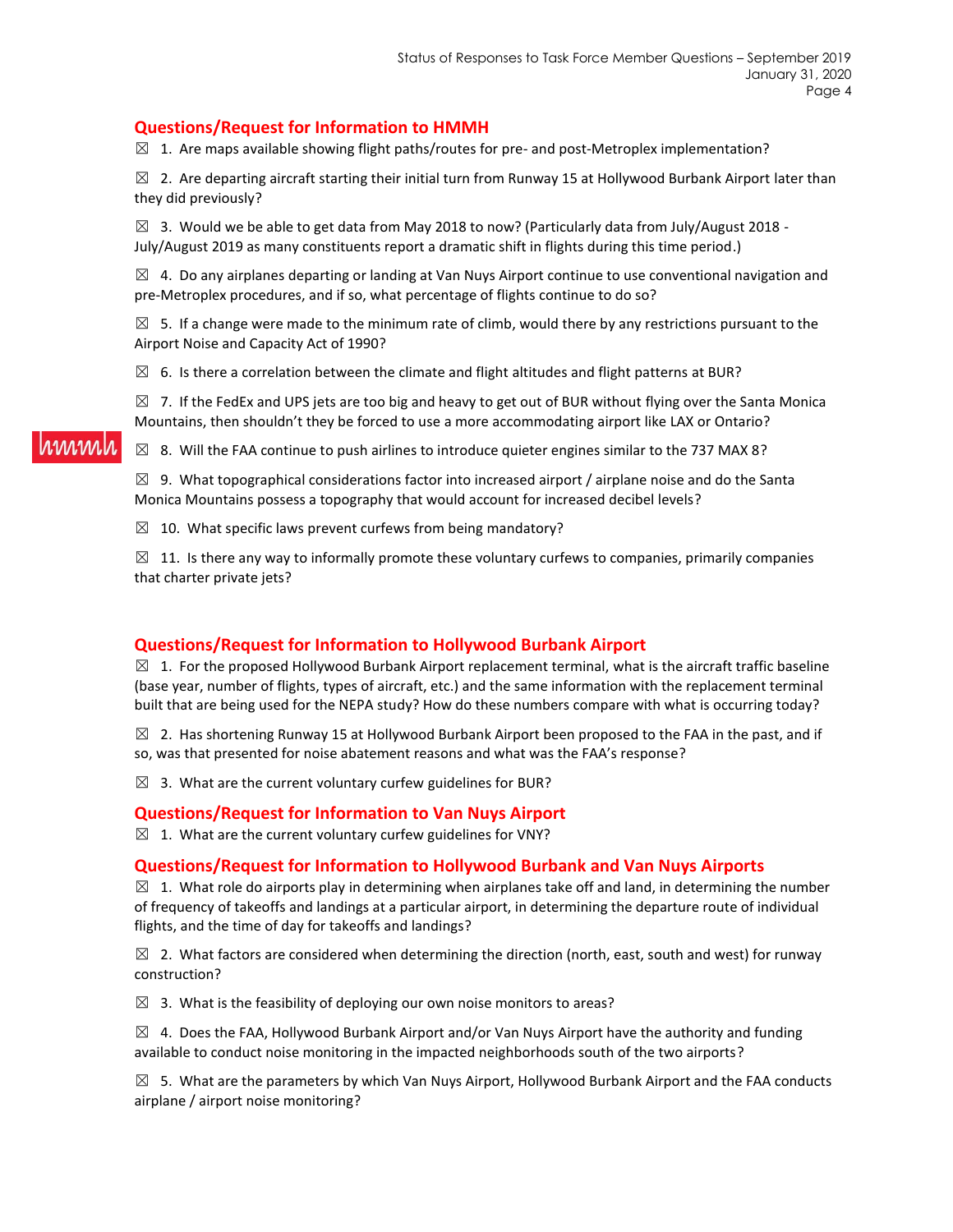## **Appendix – Responses to Questions/Request for Information**

### **Questions/Request for Information to the FAA Likely Not Requiring Analysis/Research**

*The FAA should respond relatively quickly to the following questions as very little, if any, research is required for response:*

**1. What governing body decides when the skies are at their limit and no more planes can arrive or depart from a specific airport? If the airport, then what if the airports try to handle more planes than the Air Traffic Controllers can manage?** 

FAA partially responded during the December 4, 2019 Task Force Meeting. PowerPoint Presentation Air Traffic 101 Slide 7:

- i. The FAA uses an Airport Capacity Metric which is determined by:
	- 1. Fleet Mix
	- 2. Runway Configuration
	- 3. Runway Occupancy Time
- ii. The Airspace Capacity is determined by:
	- 1. Airspace Complexity
		- a. Terrain
		- b. Volume of traffic and Tasks
	- 2. Number of ATC positions open
		- a. They open/close positions based on known or projected traffic and the number of controllers available to open positions. This is also based on budgetary constraints.

### FAA provided a written response dated January 14, 2019.

The Federal Aviation Administration's (FAA) Air Traffic Control System Command Center (Herndon, VA), along with the Traffic Management Units at Los Angeles Air Route Traffic Control Center (Palmdale, CA) and Southern California Terminal Radar Approach Control facility (San Diego, CA), continuously monitors the National Airspace System (NAS). Part of their responsibility is to notice and react to constraints to the efficient flow of air traffic, including but not limited to: weather systems, exceptional demand on arrival airport or complex airspaces, and special events. If necessary, the FAA implements departure delays or other restrictions.

The FAA does not have regulatory control or influence over the schedules of flights to or from public airports. Air Traffic Control (ATC), using prescribed rules and procedures, allows aircraft to depart/arrive from/to public airports as long as the operations can be conducted in a safe manner.

### **2. In 2015, the FAA established the noise steering committee to address environmental noise related issues associated with PBN, would it be possible to get more information about that committee or any documents that come from that committee to aid us in finding solutions?**

FAA provided a written response dated January 14, 2019.

In January of 2016, the FAA initiated the Noise Steering Group (NSG) to provide a forum for senior FAA executives to discuss matters related to aircraft noise. Executives across the Agency participate in the NSG to better coordinate ways to manage noise concerns, including those associated with the introduction of Performance Based Navigation. To support the NSG and provide additional support for active project considerations, the Noise Working Group (NWG), co-chaired by the Executive Director of the Office of Environment and Energy and the Air Traffic Executive Director for Airspace Services, was also established in July of 2018.

Both the NSG and the NWG serve to advise ongoing strategic and project initiatives to address aircraft noise, but do not themselves produce any specific documentation.

**3. Did the FAA complete an Environmental Impact Report for the implementation of the Metroplex?**

# rmml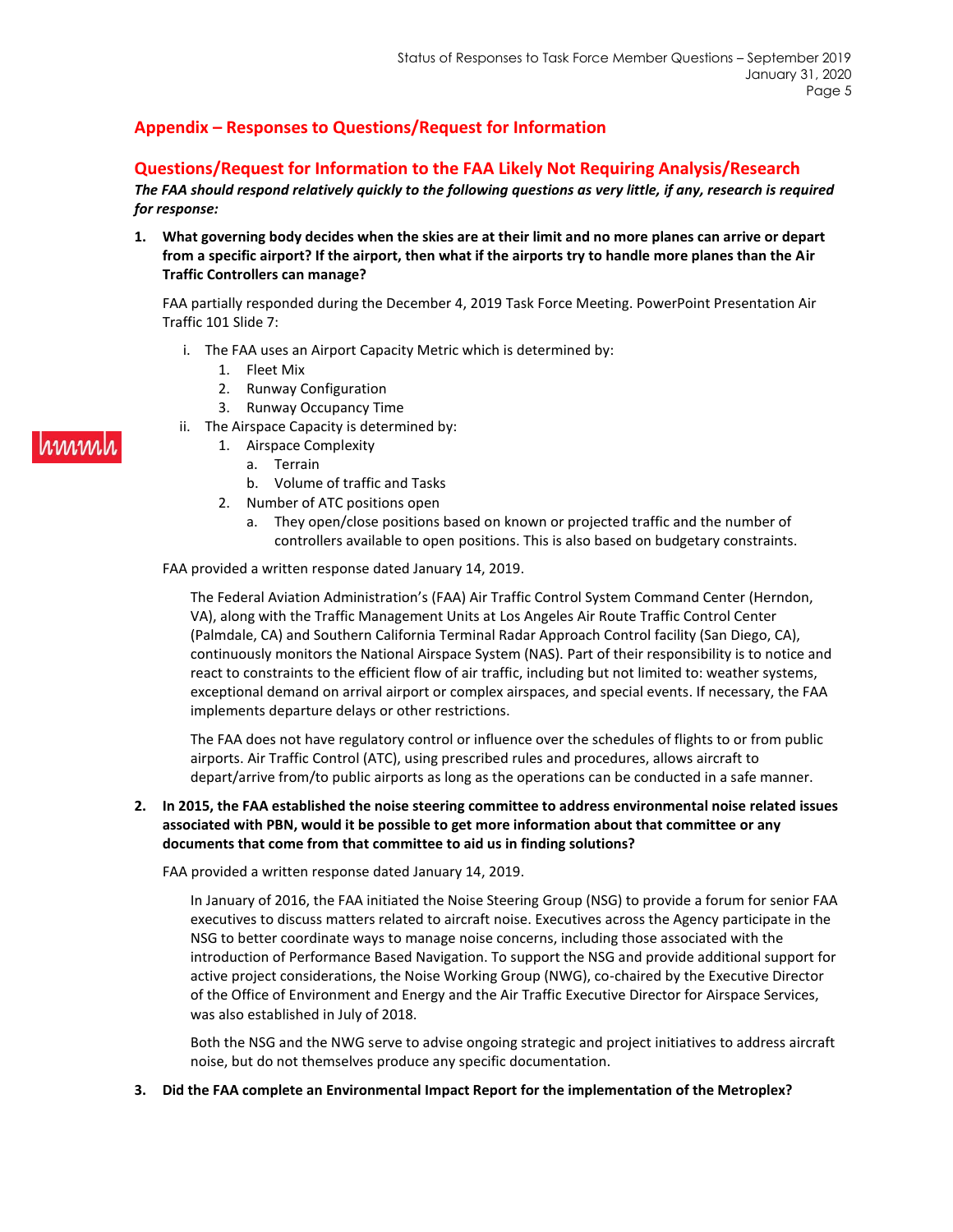FAA responded during the November 6, 2019 Task Force Meeting. PowerPoint Presentation Slide 1.

An Environmental Impact Report is a requirement of the California Environmental Quality Act (CEQA). Federal agencies such as the FAA are subject to federal environmental laws rather than state environmental laws. Accordingly, the FAA complied with the requirements of the National Environmental Policy Act and completed an Environmental Assessment (EA) for the Southern California (SoCal) Metroplex Project. The FAA issued the final EA and signed the Findings of No Significant Impact (FONSI)/Record of Decision (ROD) on Aug. 31, 2016. On September 2, 2016, the FAA issued the Notice of Availability of the EA and FONSI/ROD through the Federal Register. The administrative process is closed. As a legal matter, the FAA's decision became final on September 2, 2016, and will not be revisited. The EA is available on the FAA's Southern California Metroplex website at: [http://www.metroplexenvironmental.comsocal\\_metroplex/socal\\_introduction.html](http://www.metroplexenvironmental.comsocal_metroplex/socal_introduction.html)

FAA provided a written response dated January 14, 2019.

No, an Environmental Impact Report was not completed. However, the FAA followed applicable federal laws and regulations, as well as Agency orders, and completed an Environmental Assessment (EA) for the Southern California (SoCal) Metroplex project.

An Environmental Impact Report is a requirement of the California Environmental Quality Act (CEQA). Federal agencies such as the FAA are subject to federal environmental laws, including the National Environmental Policy Act (NEPA). Pursuant to NEPA and applicable FAA policies, the FAA conducted an EA for the SoCal Metroplex project. The FAA issued the Final EA and signed the Finding of No Significant Impact (FONSI)/Record of Decision (ROD) on August 31, 2016. On September 2, 2016, the FAA issued the Notice of Availability of the EA and FONSI/ROD through the Federal Register.

The administrative process is closed. As a legal matter, the FAA's decision became final on September 2, 2016, and will not be revisited.

The EA is available on the FAA's SoCal Metroplex website at: [http://www.metroplexenvironmental.com/socal\\_metroplex/socal\\_introduction.html.](http://www.metroplexenvironmental.com/socal_metroplex/socal_introduction.html.)

**4. What outreach and community engagement was conducted prior to the implementation of the Metroplex? Were any communities notified by the FAA regarding these changes in flight paths and flight altitudes? Why didn't the FAA let the public know it is happening?**

FAA responded during the November 6, 2019 Task Force Meeting. PowerPoint Presentation Slides 2 and 3.

The FAA conducted extensive outreach for this project. The outreach we conducted included early notification letters, invitations for government briefings, State Historic Preservation Office consultation, Tribal briefings, public workshops, and public notice of the draft and final EA. The FAA released the draft EA for public review and comment on June 10, 2015. The FAA published notices of availability of both the draft and final EAs in local newspapers and via email, provided local libraries with copies, made it available online, and notified local, State and Federal officials with constituents residing in the study area. The FAA sent email notices about the availability of the draft and final EA to more than 700 government officials throughout Southern California, including Cities of Los Angeles and Burbank, Congressional office, state legislators' offices, and Bob Hope Airport, as it was then known. Additionally, the FAA conducted outreach through press releases and direct contacts with new organizations, posted information about the project and associated public workshops on our social media platforms, and sent emails asking government officials to help us alert their constituents about the workshops. The FAA conducted 11 public workshops, including one in Burbank on July 1, 2015. The public comment period for the draft EA was open for 120 days, from June 10, 2015 through Oct. 8, 2015. The FAA received and evaluated more than 4,000 comments on the draft EA. The draft and final EA along with appendices, technical reports, and responses to comments, are located on the Metroplex website: [http://www.metroplexenvironmental.com/socal\\_metroplex/socal\\_docs.html](http://www.metroplexenvironmental.com/socal_metroplex/socal_docs.html) Appendix A of the final EA describes all of the outreach and notification done for the EA.

# hmml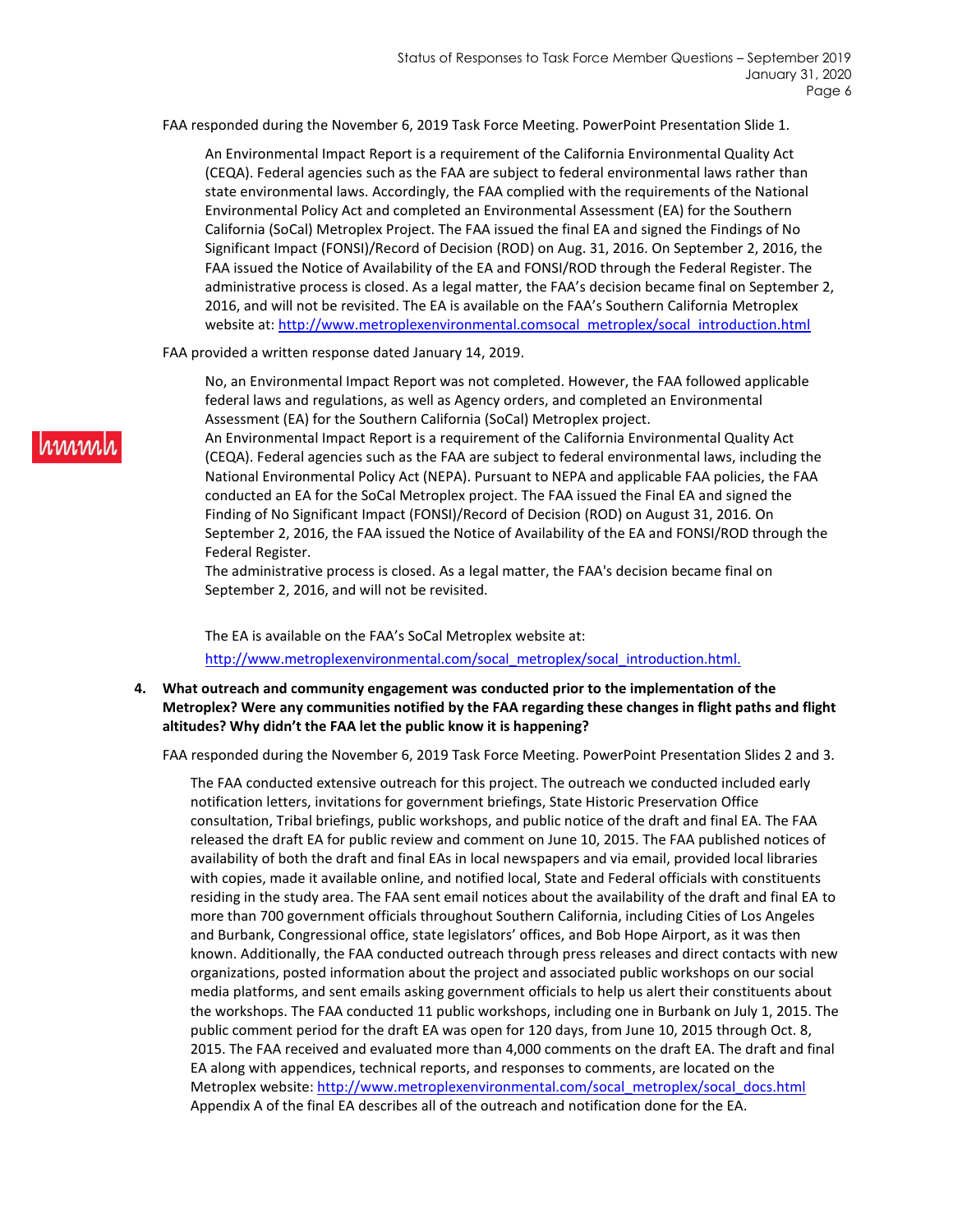FAA provided a written response dated January 14, 2019.

i. What outreach and community engagement was conducted prior to the implementation of the Metroplex?

> The FAA conducted extensive outreach for this project. The outreach the FAA conducted included early notification letters, invitations for government briefings, State Historic Preservation Office consultation, Tribal briefings, public workshops, and public notice of the Draft and Final EA.

The FAA released the Draft EA for public review and comment on June 10, 2015. The FAA published notices of the availability of both the Draft and Final EAs in local newspapers and via email, provided local libraries with copies, made it available online, and notified local, state and federal officials with constituents residing in the study area. The FAA sent email notices about the availability of the Draft and Final EA to more than 700 government officials throughout Southern California, including from the Cities of Los Angeles and Burbank, Congressional offices, state legislators' offices, and Bob Hope Airport, as it was then known. Additionally, the FAA conducted outreach through press releases and direct contacts with news organizations, posted information about the project and associated public workshops on its social media platforms, and sent emails asking government officials to help us alert their constituents about the workshops.

The FAA conducted 11 public workshops, including one in Burbank on July 1, 2015. The public comment period for the Draft EA was open for 120 days, from June 10, 2015, through Oct. 8, 2015. The FAA received and evaluated more than 4,000 comments on the Draft EA.

The Draft and Final EA, along with appendices, technical reports, and responses to comments, are located on the SoCal Metroplex website: [http://www.metroplexenvironmental.com/socal\\_metroplex/socal\\_docs.html.](http://www.metroplexenvironmental.com/socal_metroplex/socal_docs.html.)

Appendix A of the Final EA describes all of the outreach and notification done for the EA.

Additional information is provided below.

Elected official notifications:

January 16, 2014

October 24, 2014

Elected official briefings:

November 18, 2014, Ventura, CA

November 19, 2014, Los Angeles, CA

November 20, 2014, Burbank, CA

December 9, 2014, San Diego, CA

December 10, 2014, Palm Desert, CA

December 11, 2014, Costa Mesa, CA

Tribal meetings:

October 28, 2014, Escondido, CA

October 29, 2014, El Cajon, CA

October 30, 2014, Cathedral City, CA

Letters to State Historic Preservation Offices/Tribal Historic Preservation Officers: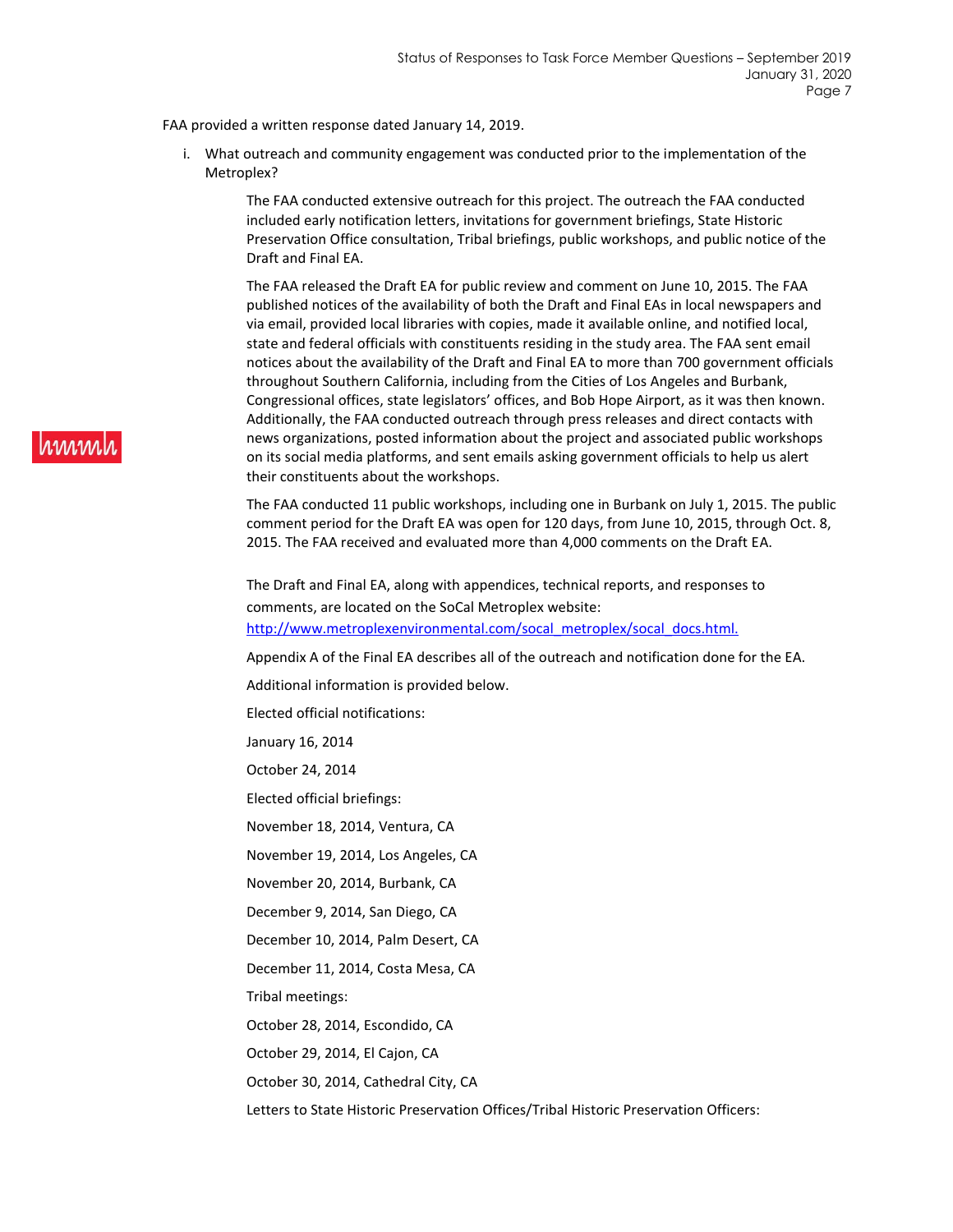February 24, 2015

June 5, 2015

Public comment periods:

June 10, 2015, to July 10, 2015

July 9, 2015, extended to September 5, 2015

September 18, 2015, extended to October 8, 2015

FONSI/ROD: Signed September 2, 2016

Public Notices:

July 9, 2015, FAA Website Announcement

July 10, 2015, FAA Facebook Announcement

July 10, 2015, FAA Twitter Announcement

July 11, 2015, San Diego Union Tribune

July 12, 2015, Los Angeles Times

July 14, 2015, The Press-Enterprise

July 14, 2015, Santa Barbara News-Press

July 14, 2015, Ventura County Star

July 14, 2015, Inland Valley Daily Bulletin

August 15, 2015, La Opinion

August 21, 2015, El Latino

August 21, 2015, Hoy Los Angeles

August 21, 2015, Excelsior

August 22, 2015, Enlace

Public workshops:

June 16, 2015

McFadden Intermediate School – Auditorium 2701 S. Raitt St., Santa Ana, CA 92704

June 17, 2015

Santa Monica Public Library – Multipurpose Room 601 Santa Monica Blvd., Santa Monica, CA 90401

June 18, 2015

Proud Bird Restaurant – Grand Ballroom West 11022 Aviation Blvd., Los Angeles, CA 90045 June 22, 2015

Logan Heights Library – Community Room 567 South 28th St., San Diego, CA 92113

June 23, 2015

Palm Desert Library – Community Room 73-300 Fred Waring Dr., Palm Desert, CA 92260 June 24, 2015

Ken Miller Auditorium 3341 Torrance Blvd., Torrance, CA 90503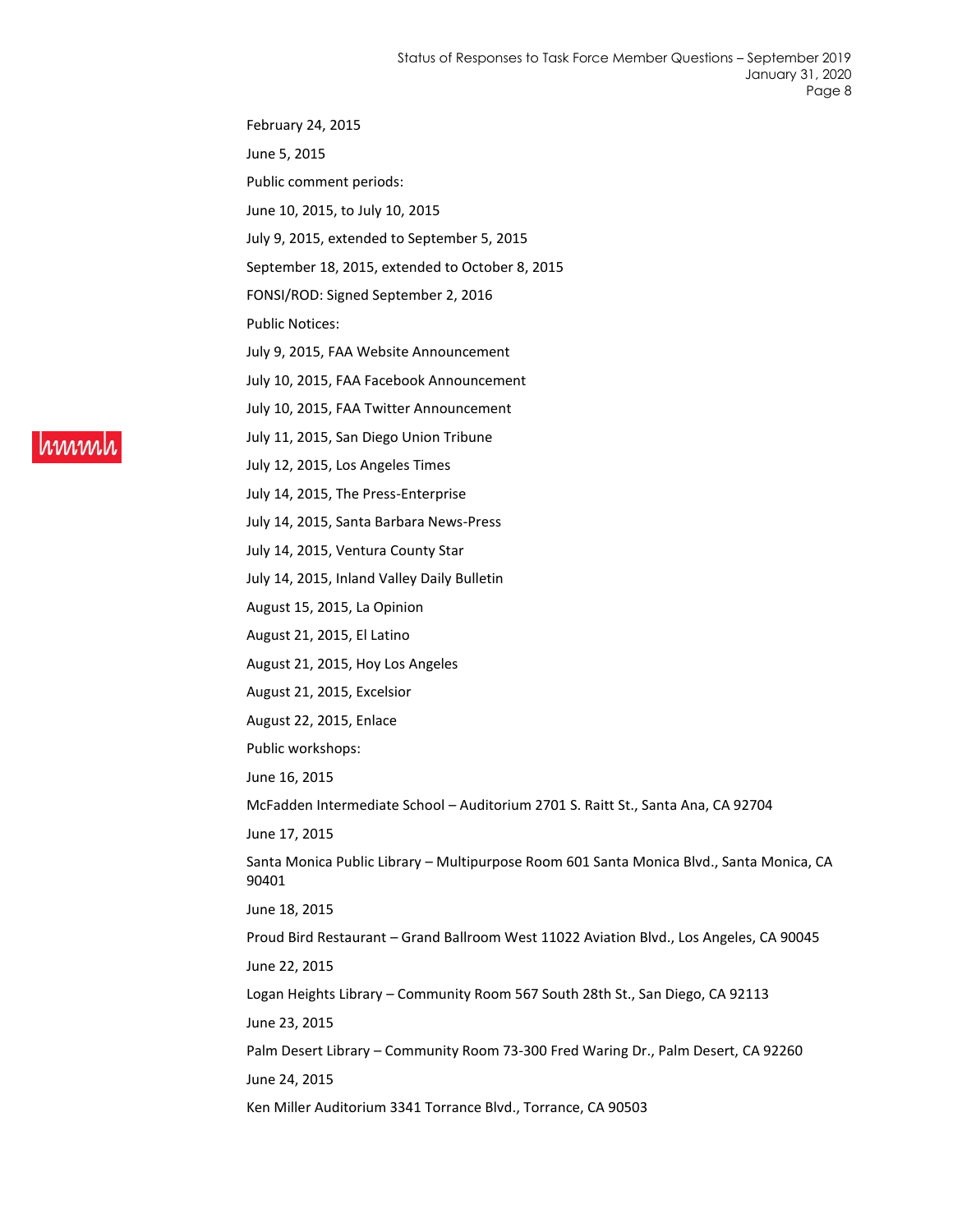June 25, 2015 Beach High School – Auditorium 3701 E. Willow St., Long Beach, CA 90815 June 29, 2015 E.P. Foster Library – The Elizabeth R. Topping Room 651 East Main St., Ventura, CA 93001 June 30, 2015 The Westside Neighborhood Center – Auditorium 423 W. Victoria St., Santa Barbara, CA 93101 July 1, 2015 Burbank Community Services Building – Room 104 150 N 3rd St., Burbank, CA 91502 Webinars:

October 17, 2016

- o Santa Barbara Municipal Airport (SBA)
- o Bob Hope Airport (BUR)
- o Palm Springs International Airport (PSP)
- o Ontario International Airport (ONT)
- o Van Nuys Airport (VNY)
- o Long Beach Daugherty Field (LGB)
- o John Wayne Orange County Airport (SNA)
- o Los Alamitos Army Airfield (SLI)
- o Fullerton Municipal Airport (FUL)
- o Zamperini Field (TOA)
- October 18, 2016
- o Long Beach Daugherty Field (LGB)
- o John Wayne Orange County Airport (SNA)
- o Los Alamitos Army Airfield (SLI)
- o Fullerton Municipal Airport (FUL)
- o Zamperini Field (TOA)
- o San Diego International Airport (SAN)
- o McClellan Palomar Airport (CRQ)
- o Brown Field Municipal Airport (SDM)
- o North Island Naval Air Station (NZY) October 20, 2016
- o Los Angeles International Airport (LAX)
- o Santa Monica Municipal Airport (SMO)
- o Santa Barbara Municipal Airport (SBA)
- o Bob Hope Airport (BUR)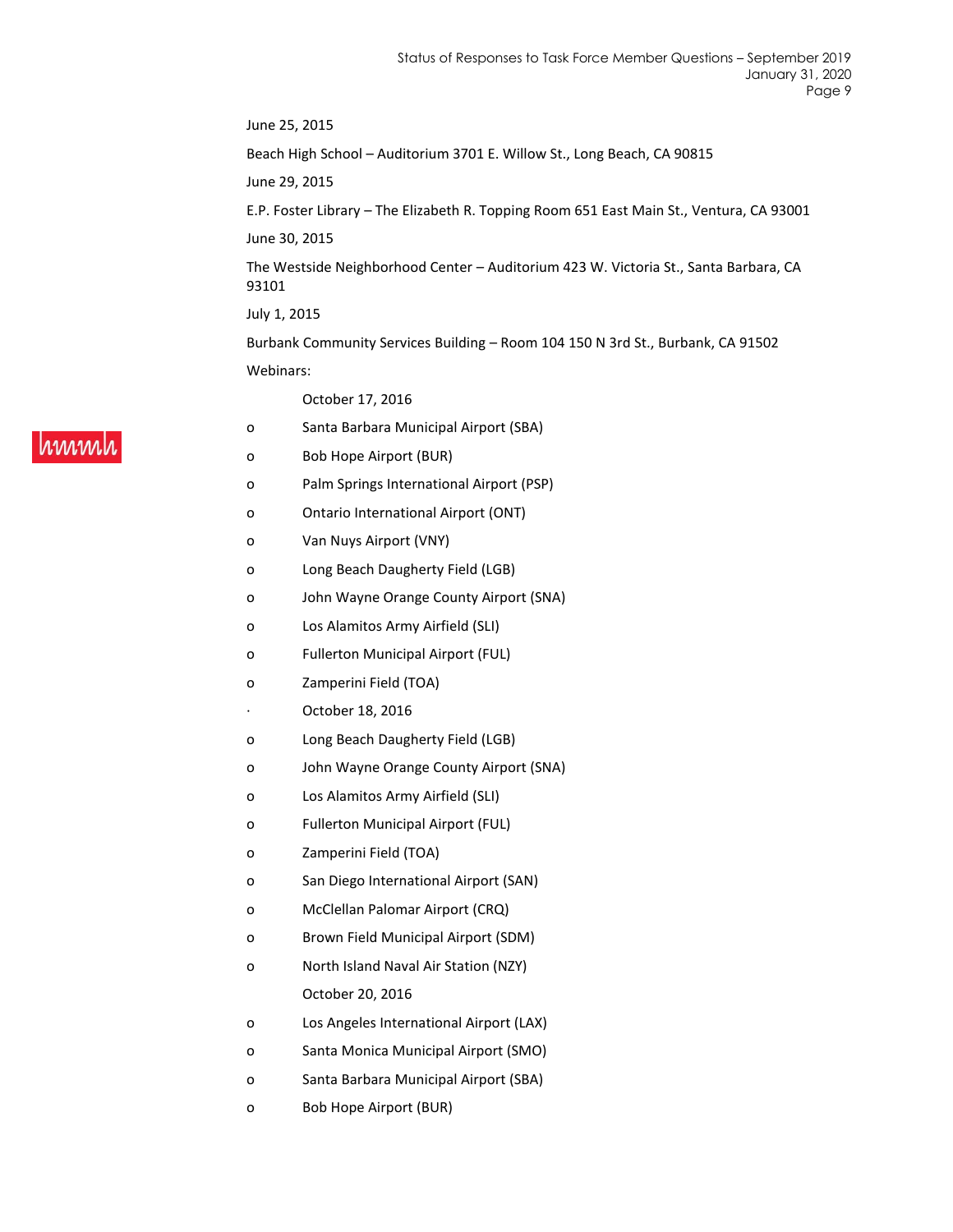- o Palm Springs International Airport (PSP)
- o Ontario International Airport (ONT)
- o Van Nuys Airport (VNY)

January 18, 2017

- o Los Angeles International Airport (LAX)
- o Santa Monica Municipal Airport (SMO)
- o Los Angeles International Airport (LAX)
- o Bob Hope Airport (BUR)
- o Van Nuys Airport (VNY)
- o Santa Barbara Municipal Airport (SBA)
- o Camarillo Municipal Airport (CMA)
- o Point Mugu Naval Air Station (NTD) January 19, 2017
- o Orange County John Wayne International Airport (SNA)
- o Long Beach (Daugherty Field) Airport (LGB)
- o Fullerton Municipal Airport (FUL)
- o Torrance (Zamperini Field) Airport (TOA)
- o Los Alamitos Airfield (SLI)
- o San Diego International Airport (SAN)
- o McClellan-Palomar Airport (CRQ)
- o Brown Field Municipal Airport (SDM)
- o Montgomery Field Airport (MYF)
- o Gillespie Field Airport (SEE)
- o Palm Springs International Airport (PSP)
- o Ontario International Airport (ONT)
- ii. Were any communities notified by the FAA regarding these changes in flight paths and flight altitudes

Yes, the FAA notified communities about changes in flight paths and flight altitudes as part of the SoCal Metroplex Draft EA and Final EA outreach.

Appendix A of the Final EA describes the outreach and notification efforts completed by the FAA. It includes early notification letters, invitations for government briefings, State Historic Preservation Office consultation, Tribal briefings, public workshops, and public notice of the Final EA. The FAA published notices of the Draft and Final EAs' availability in local newspapers, local libraries were provided copies, the EAs were made available online, and notifications were given to local, state, and federal officials with constituents residing in the study area. Email notices of the availability of the Draft and Final EAs were sent to over 700 government officials, including the City Attorney, City Manager, Senior Assistant City Attorney, Senior Planner, and Interim Director of the City of Burbank.

On September 2, 2016, the FAA issued the notice of availability of the Final EA and FONSI/ROD through the Federal Register. The notice was also published in major newspapers, in both English

# hmml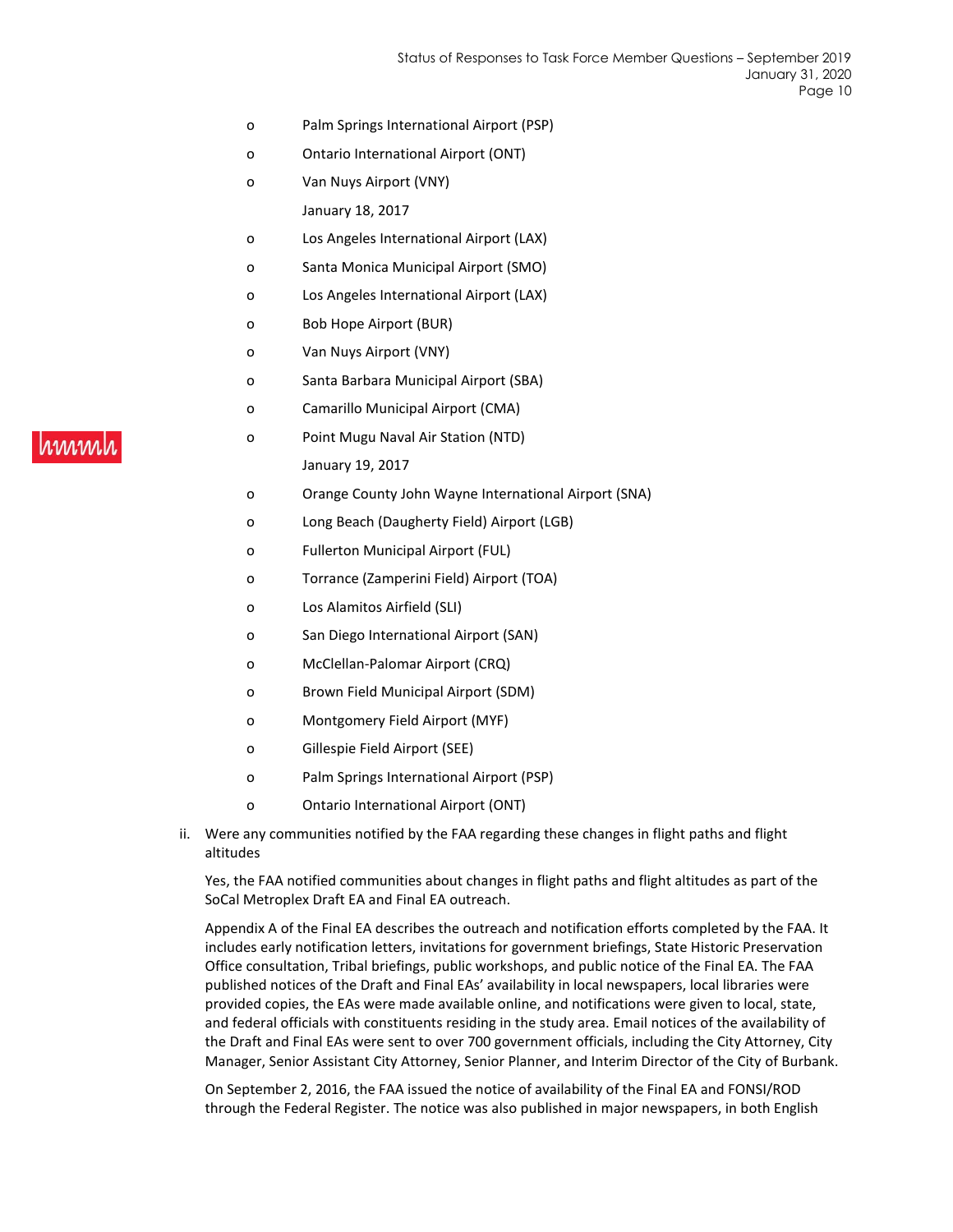and Spanish, published online, and announced through email notification. Notices were sent to federal and state agencies, local elected officials, study airports, and libraries.

iii. Why didn't the FAA let the public know it is happening?

As evidenced above, the FAA provided extensive public notification. The FAA released the Draft EA to the public for review on June 10, 2015. It is important to note the public comment period for the SoCal Metroplex Draft EA was open for 120 days. During that time, the FAA received more than 4,000 comments. The FONSI/ROD was signed on September 2, 2016.

#### **5. Was topography factored into the design of the Metroplex procedures?**

FAA responded during the November 6, 2019 Task Force Meeting. PowerPoint Presentation Slide 4 and Slide 5.

The FAA took topography into account as it relates to the safety of flight in procedure design, per agency requirements. Every route that was part of the SoCal Metroplex project was subjected to a rigorous safety analysis before it was finalized. The FAA evaluated the procedures using our Safety Management System (SMS) process. In compliance with SMS requirements, a Safety Risk Management Panel (SRMP) evaluated the procedures following a five-step process. The FAA also undertook validation exercises that further refined the procedures to ensure they were viable, taking into account the limitations imposed by mountainous terrain, Class B airspace, and Special Use Airspace. Before implementing the routes that were part of the SoCal Metroplex Project, the FAA did extensive modeling, simulation, testing and validation to ensure they were safe, flyable and operationally feasible. Additionally, the noise model that the FAA used accounted for terrain. The model- the Noise Integration Routing System (NIRS) – accounted for changes in elevation.

#### FAA provided a written response dated January 14, 2019

The FAA took topography into account as it relates to the safety of flight in procedure design, per agency requirements. Terrain and obstacle clearance are primary considerations for departure procedure development. Every route that was part of the SoCal Metroplex project was subjected to a rigorous safety analysis before it was finalized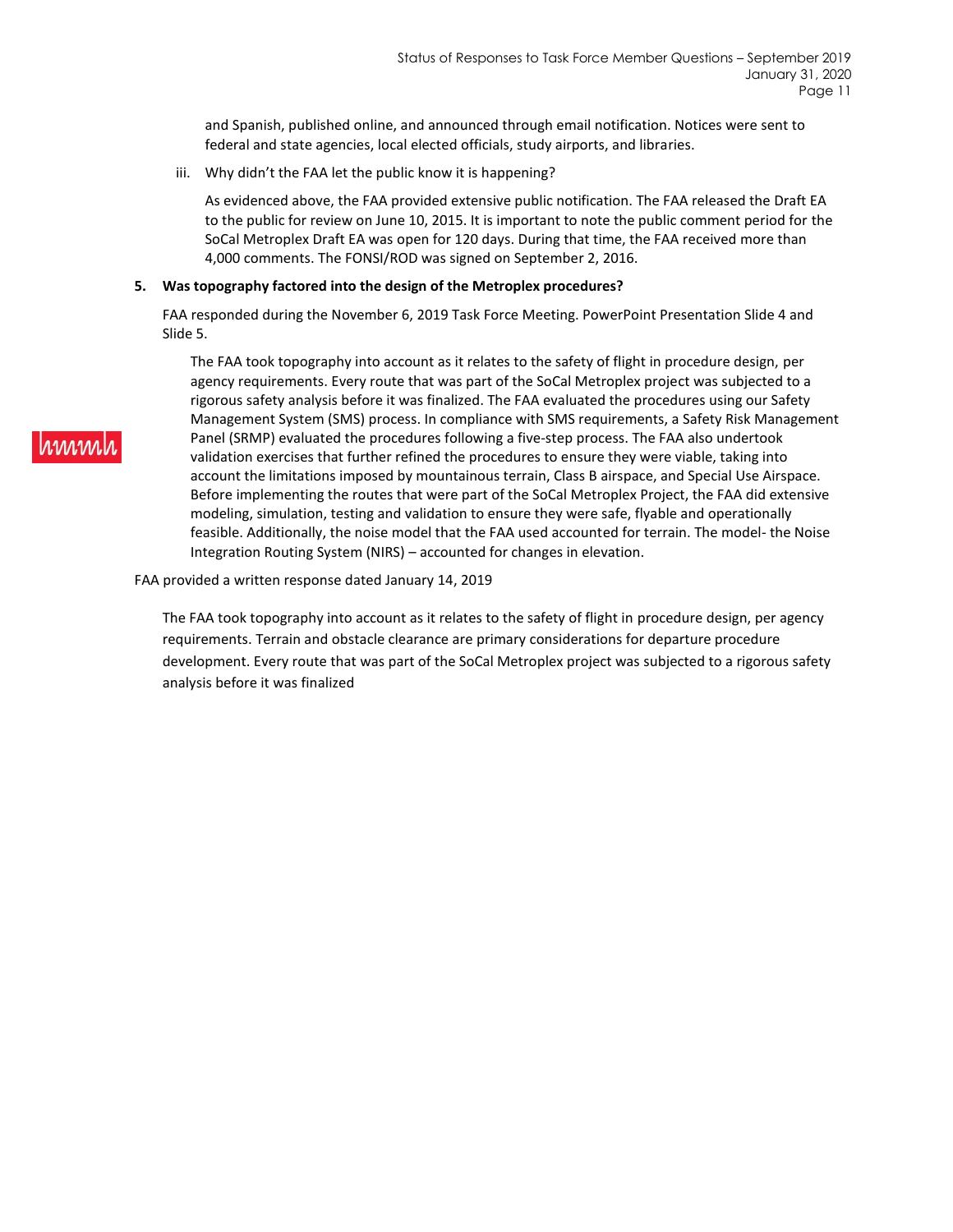**6. Did the FAA conduct safety analyses of the SoCal Metroplex procedures prior to implementation, particularly with respect to the topography in the Southern San Fernando Valley, other aircraft in the area (e.g., helicopters and private planes vs. commercial fixed wing aircraft) and engine failure? If so, please provide information showing the results of the analyses. If not, will the FAA investigate the safety hazards that come with flying at low altitudes above the Santa Monica Mountain Range?**

FAA responded during the November 6, 2019 Task Force Meeting. PowerPoint Presentation Slide 4 and Slide 5.

The FAA took topography into account as it relates to the safety of flight in procedure design, per agency requirements. Every route that was part of the SoCal Metroplex project was subjected to a rigorous safety analysis before it was finalized. The FAA evaluated the procedures using our Safety Management System (SMS) process. In compliance with SMS requirements, a Safety Risk Management Panel (SRMP) evaluated the procedures following a five-step process. The FAA also undertook validation exercises that further refined the procedures to ensure they were viable, taking into account the limitations imposed by mountainous terrain, Class B airspace, and Special Use Airspace. Before implementing the routes that were part of the SoCal Metroplex Project, the FAA did extensive modeling, simulation, testing and validation to ensure they were safe, flyable and operationally feasible. Additionally, the noise model that the FAA used accounted for terrain. The model- the Noise Integration Routing System (NIRS) – accounted for changes in elevation.

FAA provided a written response dated January 14, 2019

Yes, safety analyses were conducted on SoCal Metroplex procedures prior to their implementation. The safety analyses included, though were not limited to: mountainous terrain, Minimum Vectoring Areas, location of adjacent airports, air traffic flow and volume, and topography of Southern San Fernando Valley.

The FAA took topography into account as it relates to the safety of flight in procedure design, per agency requirements. Every route that was part of the SoCal Metroplex project was subjected to a rigorous safety analysis before it was finalized.

The FAA evaluated the procedures using its Safety Management System (SMS) process. In compliance with SMS requirements, a Safety Risk Management Panel (SRMP) evaluated the procedures following a five-step process. The FAA also undertook validation exercises that further refined the procedures to ensure they were viable, taking into account the limitations imposed by mountainous terrain, Class B airspace, and Special Use Airspace. Before implementing the routes that were part of the SoCal Metroplex project, the FAA did extensive modeling, simulation, testing, and validation to ensure they were safe, flyable, and operationally feasible.

Additionally, the noise model that the FAA used accounted for terrain. The model - the Noise Integration Routing System (NIRS) – accounted for changes in elevation.

### **7. Was the FAA aware of the fire danger in the Southern San Fernando Valley? If so, was that taken into account when designing the Metroplex procedures?**

FAA responded during the November 6, 2019 Task Force Meeting. PowerPoint Slide 6.

Every route that was part of the SoCal Metroplex project was subjected to a rigorous safety analysis before it was finalized. The FAA evaluated the procedures using our Safety Management System (SMS) process. In compliance with SMS requirements, a Safety Risk Management Panel (SRMP) evaluated the procedures following a five-step process. The FAA also undertook validation exercises that further refined the procedures to ensure they were viable, taking into account the limitations imposed by mountainous terrain, Class B airspace, and Special Use Airspace. Before implementing the routes that were part of the SoCal Metroplex Project, the FAA did extensive modeling, simulation, testing and validation to ensure they were safe, flyable and operationally feasible.

FAA provided a written response dated January 14, 2019

# hmml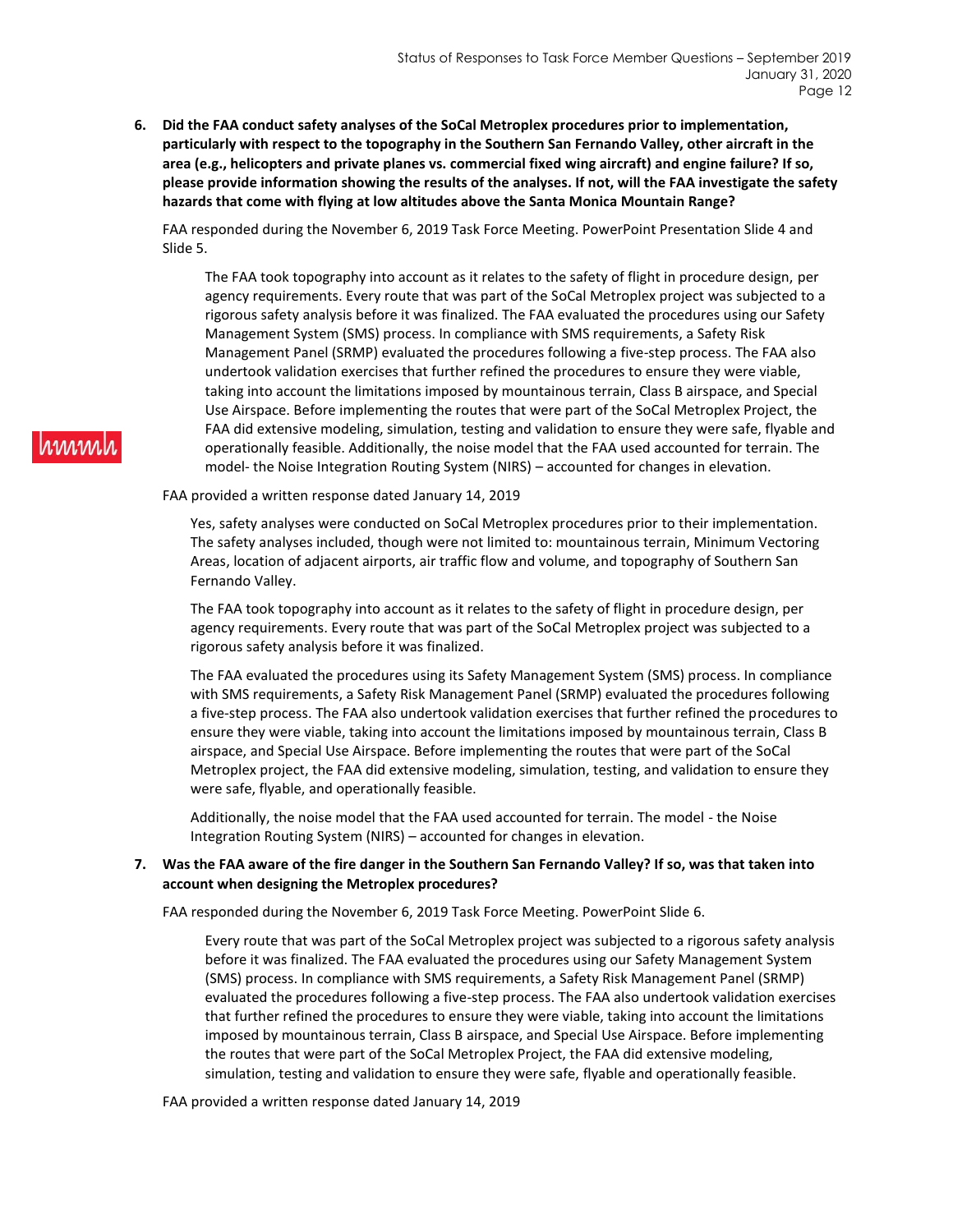The FAA is aware of wildfire dangers. When necessary, the FAA establishes temporary flight restrictions, implements and certifies temporary airport traffic control towers, and enacts other measures to support fire suppression activities. The FAA conducted an EA in accordance with applicable federal laws and regulations.

Every route that was part of the SoCal Metroplex project was subjected to a rigorous safety analysis before it was finalized.

The FAA evaluated the procedures using its SMS process. In compliance with SMS requirements, an SRMP evaluated the procedures following a five-step process. The FAA also undertook validation exercises that further refined the procedures to ensure they were viable, taking into account the limitations imposed by mountainous terrain, Class B airspace, and Special Use Airspace. Before implementing the routes that were part of the SoCal

Metroplex project, the FAA did extensive modeling, simulation, testing, and validation to ensure they were safe, flyable, and operationally feasible.

### **8. Was there a study completed that looked into the impacts on the wildlife in the Santa Monica Mountain Range?**

FAA responded during the November 6, 2019 Task Force Meeting. PowerPoint Slide 7.

The FAA conducted an EA in accordance with applicable federal laws and regulations. The analysis within the EA, and the environmental impact categories analyzed, are dictated by those laws and regulations. A significant impact would be likely to occur if the project's proposed changes were to jeopardize the existence of special-status species or result in destroying or adversely modifying critical habitat in the project Study Area. The proposed changes to flight paths primarily occurred at or above 3,000 feet AGL, so there was not potential for these effects in the project Study Area. Accordingly, the analysis focused on the potential for significant impacts to species – birds or bat resulting from increased wildlife strikes with aircraft. The EA determined no significant impacts to bird or bat species was anticipated.

FAA provided a written response dated January 14, 2019

Yes, the FAA considered impacts on wildlife in the SoCal Metroplex EA. The FAA conducted the EA in accordance with applicable federal laws and regulations. The analysis within the EA, and the environmental impact categories analyzed, are dictated by those laws and regulations. A significant impact would be likely to occur if the project's proposed changes were to jeopardize the existence of special-status species or result in destroying or adversely modifying critical habitat in the project Study Area. The proposed changes to flight paths primarily occurred at or above 3,000 feet above ground level, so there was no potential for these effects in the project Study Area. Accordingly, the analysis focused on the potential for significant impacts to species – birds and bats - resulting from increased wildlife strikes with aircraft. The EA determined no significant impacts to bird or bat species was anticipated.

**MMMM**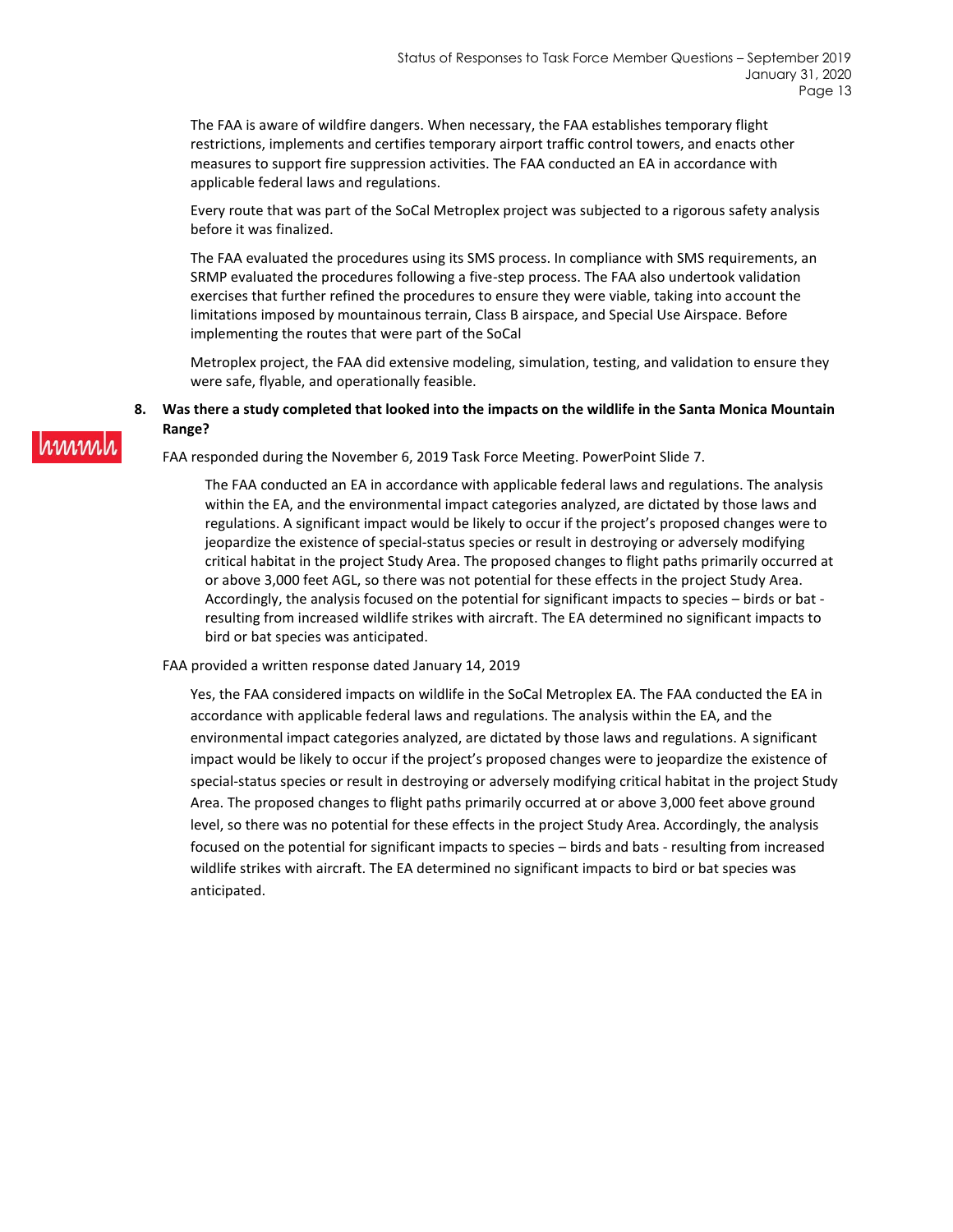#### **9. Why did the FAA not implement a pilot project prior to implementation of the Metroplex?**

FAA responded during the November 6, 2019 Task Force Meeting. PowerPoint Slide 8.

i. The FAA in the early 2000s began implementing individual satellite-based routes at various locations throughout the US. The agency undertook the Metroplex process to coordinate the implementation of routes serving multiple airports in major metropolitan areas where heavy airport activity and environmental constraints combine to hinder the efficient movement of air traffic. Before implementing the routes that were part of the SoCal Metroplex project, the FAA did extensive modeling, simulation, testing and validation to ensure they were safe, flyable and operationally feasible. In addition, the Southern California Metroplex project encompassed more than 150 routes so making these changes in the busy and complex Southern California airspace is a vast undertaking. In addition to validating any new routes, changes require extensive pilot and controller training, and software uploads to aircraft flight computers and traffic control computers systems. This is not conductive to implementing routes on a test of pilot project basis.

### FAA provided a written response dated January 14, 2019

Implementation of Metroplex projects is the result of a nationwide Congressional mandate to modernize the airspace around the busiest terminal areas in the National Airspace System (NAS).

In the early 2000s, the FAA began implementing individual satellite-based routes at various locations throughout the U.S. The Agency undertook the Metroplex process to coordinate the implementation of routes serving multiple airports in major metropolitan areas where heavy airport activity and environmental constraints combine to hinder the efficient movement of air traffic. Before implementing the routes that were part of the SoCal Metroplex project, the FAA did extensive modeling, simulation, testing, and validation to ensure they were safe, flyable, and operationally feasible.

In addition, the SoCal Metroplex project encompassed more than 150 routes, so making these changes in the busy and complex Southern California airspace was a vast undertaking. In addition to validating any new routes, changes require extensive pilot and controller training, and software uploads to aircraft flight computers and traffic control computer systems. This is not conducive to implementing routes on a test or pilot project basis.

### **10. Can the Metroplex procedures be suspended and return to the previous conventional procedures until the results of the Task Force are completed? If not, why not?**

FAA provided a written response dated January 14, 2019

Implementation of Metroplex projects is the result of a nationwide Congressional mandate to modernize the airspace around the busiest terminal areas in the National Airspace System (NAS).

Prior to the introduction of Global Positioning System (GPS)-enabled flight paths, pilots were navigating toward and over fixed navigation aids to various destinations – and in several directions – and not a precise or highly predictable path.

Flight paths created by the use of GPS via satellite navigation are inherently safer because aircraft are now on a precise and predictable path that is preplanned and does not require vectoring by an air traffic controller. This reduces frequency congestion (too many people trying to talk at once on the frequencies used between pilots and controllers) and opportunities for missed communication between pilots and controllers. When an aircraft is on a GPS-enabled procedure, it is safely separated from other aircraft flying procedures in that airspace. Conventional flight paths using ground-based navigation were, and are, safe due to standards we built into the system; but, by design, having an aircraft on a precise and repeatable path is safer. Because satellite-based navigation is foundational to modernization of the airspace, the FAA will not return to ground-based navigation.

# **MWW**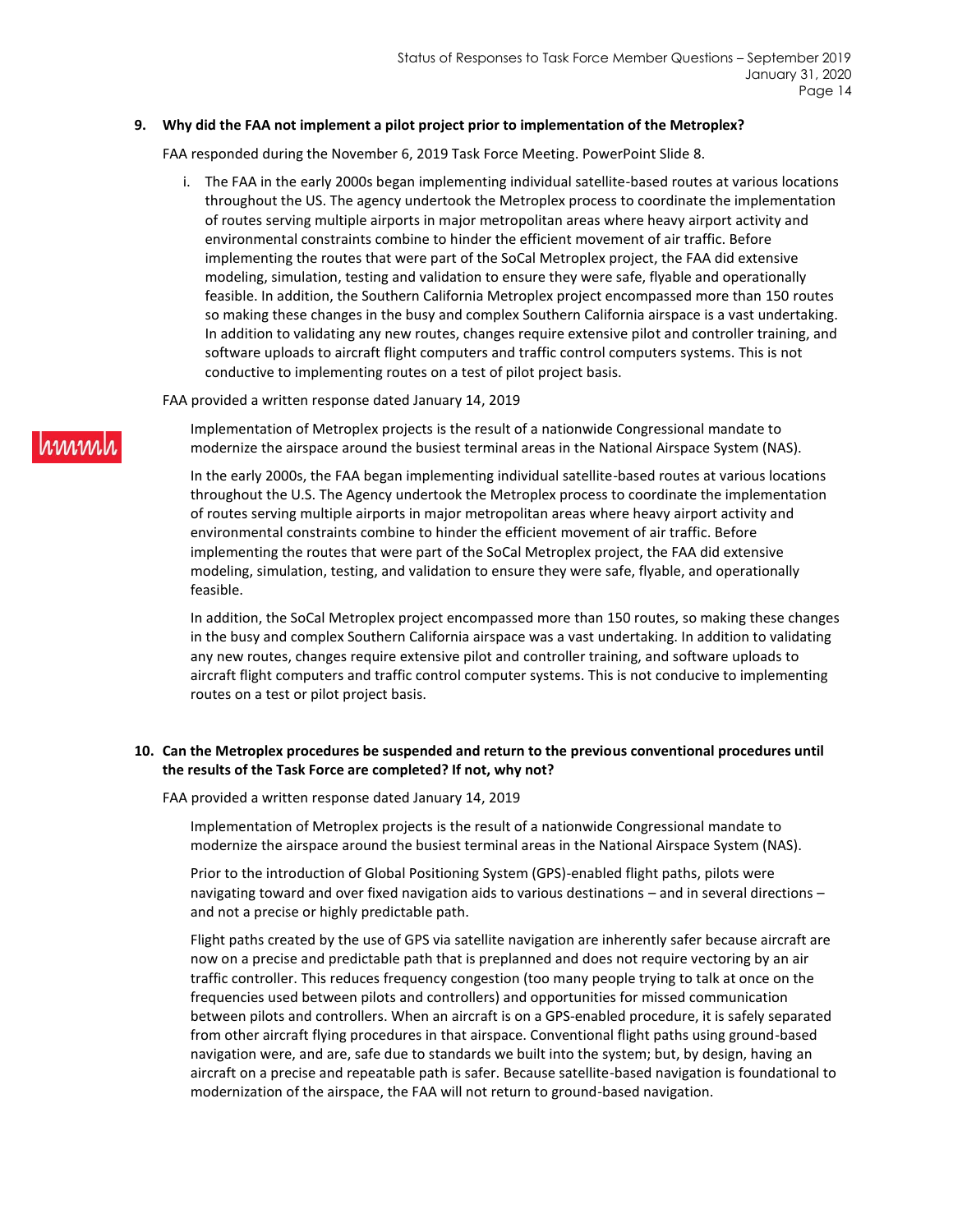All the procedures approved in the SoCal Metroplex Project decision were implemented no later than mid-2017. Any subsequent amendment or newly proposed air traffic procedure is an independent action, subject to its own legal, environmental, and technical analyses.

**11. Are there any temporary solutions that can be put in place during this interim period while the Task Force continues to meet and discuss? Are there any possible noise alleviations for these communities that could be implemented quickly while the Task Force continues to determine recommended changes for the FAA to consider?**

FAA provided a written response dated January 14, 2019

Since Van Nuys Airport (VNY) and Hollywood Burbank Airport (BUR) are surrounded by communities and large population areas, any change – whether temporary or permanent – will result in moving noise from one community to another. Any change requires coordination and collaboration with all affected communities, as well as community groups such as the Southern San Fernando Valley Airplane Noise Task Force.

Implementation of temporary flight procedures is not a simple or easy solution, and would take time. Air Traffic Controllers must be trained, aircraft flight guidance and management systems need to be updated, and inter-facility agreements need to be updated to reflect the changes.

**12. What role does the FAA play in determining when and how airplanes take off and land, in determining the number of frequency of takeoffs and landings at a particular airport, in determining the departure route of individual flights, and the time of day for takeoffs and landings?**

FAA partially responded during the December 4, 2019 Task Force Meeting. PowerPoint Air Traffic 101 Slide 7.

- i. The FAA uses an Airport Capacity Metric which is determined by:
	- 1. Fleet Mix
	- 2. Runway Configuration
	- 3. Runway Occupancy Time
- ii. The Airspace Capacity is determined by:
	- 1. Airspace Complexity
		- a. Terrain
		- b. Volume of traffic and Tasks
	- 2. Number of ATC positions open
		- a. They open/close positions based on known or projected traffic and the number of controllers available to open positions. This is also based on budgetary constraints.

#### FAA provided a written response dated January 14, 2019

The FAA does not have regulatory control or influence over the schedules of flights to or from public airports. The FAA's role in determining when and how airplanes take off and land is to ensure the highest level of safety of flight. Through prescribed rules and procedures, ATC ensures positive separation of each aircraft such as arrivals vs. departures and aircraft to/from BUR vs. VNY. While the pilot in command and flight crews must follow all ATC instructions, the individual flight profile and compliance with the instruction(s) will vary between each carrier/company, and aircraft flight crew. The operation of each aircraft is the sole responsibility of the pilot in command. The frequency of aircraft departing a public airport is dictated by the demand (the number of aircraft that wish to depart at a given time); the supply of the airspace is dictated by the ability of ATC to accept that demand, while being able to clear each aircraft to depart with the appropriate amount of space from other aircraft.

# hmmh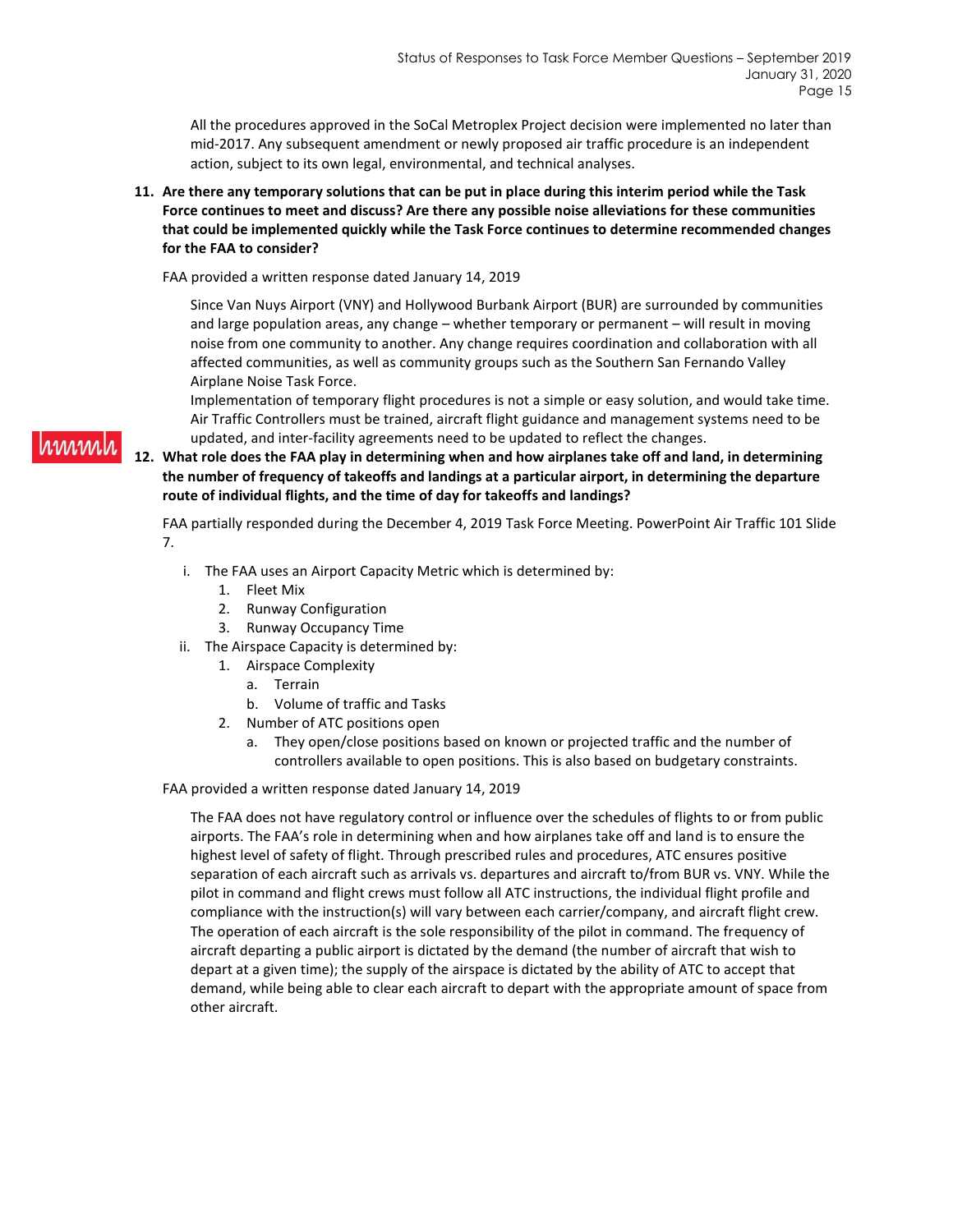### **13. Are there altitude and/or safe distance requirements for incoming and outgoing flights that must be met when aircraft are departing, ascending or being vectored, and what are those requirements?**

FAA partially responded during the December 4, 2019. PowerPoint Presentation Air Traffic 101 Slide 16.

- i. The vast majority of BUR Runway 15 departures must, for safety reasons, fly south of the 101 Freeway before turning west. This has been the case for decades.
- ii. FAA rules require aircraft to be at last three nautical miles apart in the airspace around airports.
- iii. The final approach from the west to BUR Runway 08 is three miles north of the 101 Freeway. Therefore, departing aircraft generally must fly south of the 101 Freeway before turning west to remain at least three nautical miles from the BUR Runway 08 arrivals.

FAA provided a written response dated January 14, 2019

ATC is regulated by specific procedures and rules to ensure and maintain the highest level of safety in the National Airspace System (NAS). These regulations and procedures are contained within various orders and manuals that all air traffic controllers follow. In general, airborne aircraft, regardless of whether they are arrival or departure aircraft, must remain vertically separated by at least 1,000 feet, and laterally separated by at least 3 NM in the terminal airspace around airports. There are specific cases where this separation requirement can decrease or, in some cases, where more space is needed. ATC may use vectoring to establish and/or maintain this safe distance. However, except under very specific exceptions, vectoring can only occur when aircraft are above what is known as the Minimum Vectoring Altitude. To assist air traffic controllers in ensuring necessary separation between aircraft and terrain/obstacles, each air traffic control "sector" is divided into smaller "polygons," each with a minimum altitude that is the necessary height above any obstacle within that polygon. The graphic that follows shows the Minimum Vectoring Altitude in the various polygons around BUR. Add two zeros to the numbers to get the altitude (for example: 70=7,000 feet, 28=2,800 feet).



# rwww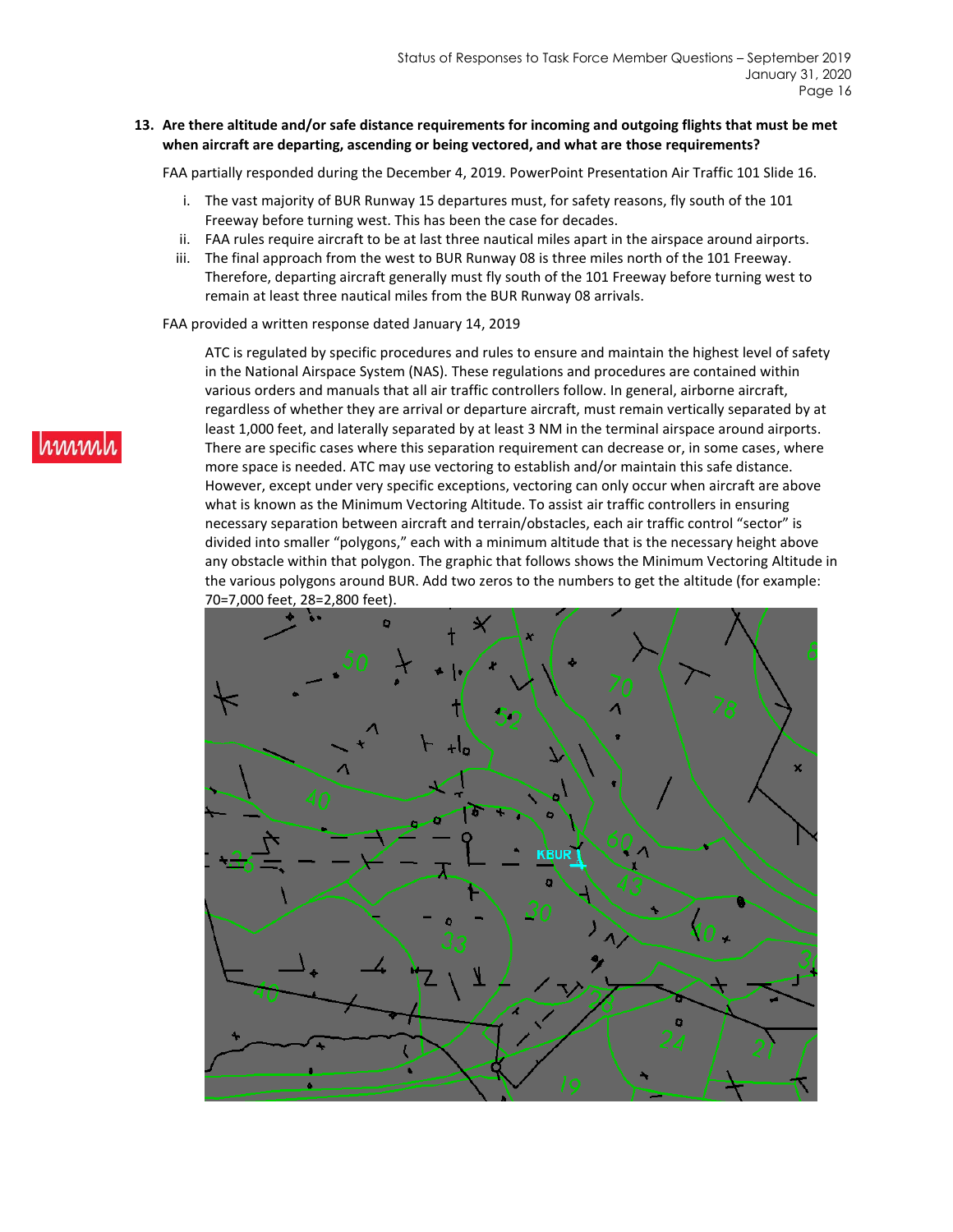### **14. What factors are considered when determining the direction (north, east, south and west) for aircraft operations?**

FAA responded during the December 5, 2019 Task Force Meeting. PowerPoint Air Traffic 101 Slide 5

- i. Runway selection is made by air traffic control base on the following factors:
	- 1. Wind Normally out of the east/southeast at approximately 7 knots
		- 2. Terrain High terrain to the north and east of BUR
		- 3. Instrument Flight Procedures BUR has only an instrument flight procedure developed to Runway 08 arrivals
		- 4. Other airports and their operating practices VYN and WHP are in close proximity to BUR and their configurations are similar to BUR

#### FAA provided a written response dated January 14, 2019

The FAA takes various factors into consideration when determining the landing/take-off direction for aircraft. The primary consideration for runway use is wind velocity and direction. Except under very specific circumstances, aircraft must take-off or land into the wind. Individual aircraft performance capabilities and weight may also dictate the direction of departure/arrival. Terrain and obstacle clearance are primary considerations for departure procedure development. The climb gradient(s) needed to provide a safe clearance distance from the ground and obstacles may also dictate the direction of operations to ensure safety of flight. Lastly, the direction/flow of other airports in the area is a consideration.

### **15. Which entities provide ATC services from departure until an aircraft reaches its cruising altitude and at what point(s) is that guidance transferred from one entity to another?**

FAA responded during the December 4, 2019 Task Force Meeting. PowerPoint Air Traffic 101 Slide 2, Slide 8, Slide 10, and Slide 18.

- i. Before an aircraft begins their journey with air traffic control and Prior to departure, the airline/pilot will file a flight plan. The items used to determine which route to fly are: fuel, traffic patterns, weather (between their departing and destination airports) and required routes (these are in an out of major metropolitan airports such as New York or Los Angeles).
- ii. Once the aircrew is ready to departure, they will contact the Tower.
	- 1. The first air traffic controller they will speak to at the tower is clearance delivery. Clearance delivery approves or changes the route the aircraft or pilot has filed to their destination.
	- 2. Next they will talk to the ground controller. This controller will issue pushback instructions, taxi the aircraft to and from the gate and sequence departures as they taxi out for departure.
	- 3. The local controller's primary function is to ensure the runway is clear. They also work overflights in the airspace that is designated to them.
- iii. Once the flight is airborne and turned to the 210 heading it is turned over to the approach control, which for BUR is the Southern California Terminal Radar Approach Control (TRACON). Southern California TRACON (SCT) handles airspace up to 23,000 feet.
- iv. After SCT turns aircraft on course, the aircraft works with Los Angeles Center. They provide safe passage at altitude to your destination.
- v. In reverse SCT will sequence arrivals, hand them off to the tower, the tower will ensure there is a clear runway and taxi the aircraft to the gate.

#### FAA provided a written response dated January 14, 2019

Depending on the complexity and demand on the local airspace, there may be several air traffic facilities with which flight crews will communicate. The transfer of control and communications is coordinated at a set point, or on an individual basis, to ensure the safest and most efficient control of that aircraft. For aircraft that depart BUR, pilots communicate with several different operating positions in the BUR Airport Traffic Control Tower (ATCT), the Southern California Terminal Radar Approach Control facility, and the Los Angeles Air Route Traffic Control Center. This "flow" of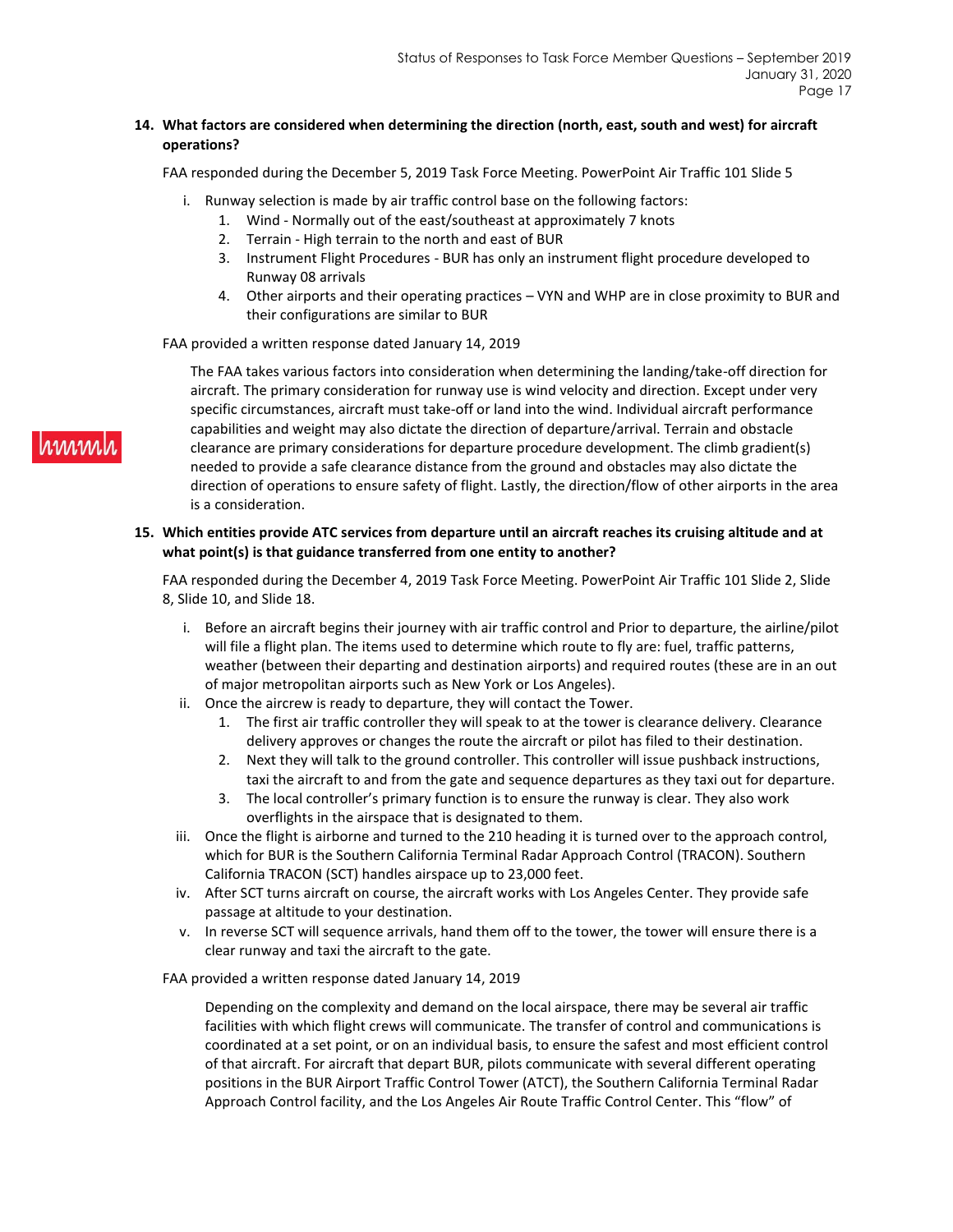communications is the same for aircraft departing VNY, except that flight crews communicate with VNY ATCT instead of BUR ATCT.

Please refer to the following link for additional information:

[https://www.faa.gov/air\\_traffic/community\\_involvement/bur/media/BUR\\_ATC\\_101\\_Briefing\\_Dece](https://www.faa.gov/air_traffic/community_involvement/bur/media/BUR_ATC_101_Briefing_December_4.pdf) mber 4.pdf.

### **16. Can the FAA, local ATC or an airport dictate that aircraft operators not use autopilot, and if so, what if any safety concerns are presented?**

FAA provided a written response dated January 14, 2019

For normal flight procedures and operations, the FAA does not dictate or require specific means for how aircraft operators control aircraft. The decision to use any flight control system, including autopilot, is at the sole discretion of each carrier's directives and the pilot in command of each aircraft. If necessary to maintain the safety of flight, air traffic controllers can issue immediate control actions such immediate climbs, descents, turns, or vectors.

### **17. What is the standard climb rate for aircraft taking-off? Is there a policy at the FAA for climbing at a certain rate? Do airlines have a choice in climb rate or do they follow the direction of ATC? Are there any restrictions that would prevent the FAA from increasing the minimum climb rate? Where does the abilities to affect aircraft climb procedures fall? Does heat, weight, and/or season affect the climb rate and altitude?**

FAA provided a written response dated January 14, 2019

hinnin

i. What is the standard climb rate for aircraft taking off? It is important to note that the rate at which an aircraft climbs is different than the gradient, and is variable based on the speed of the aircraft. There is no standard climb rate. Per FAA Order 8260.3, the standard climb gradient for departures procedures is 200 feet per NM, although most aircraft are able to meet a steeper climb gradient. The material highlighted in green in the following graphics show the climb gradients for the SLAAP and OROSZ departure procedures.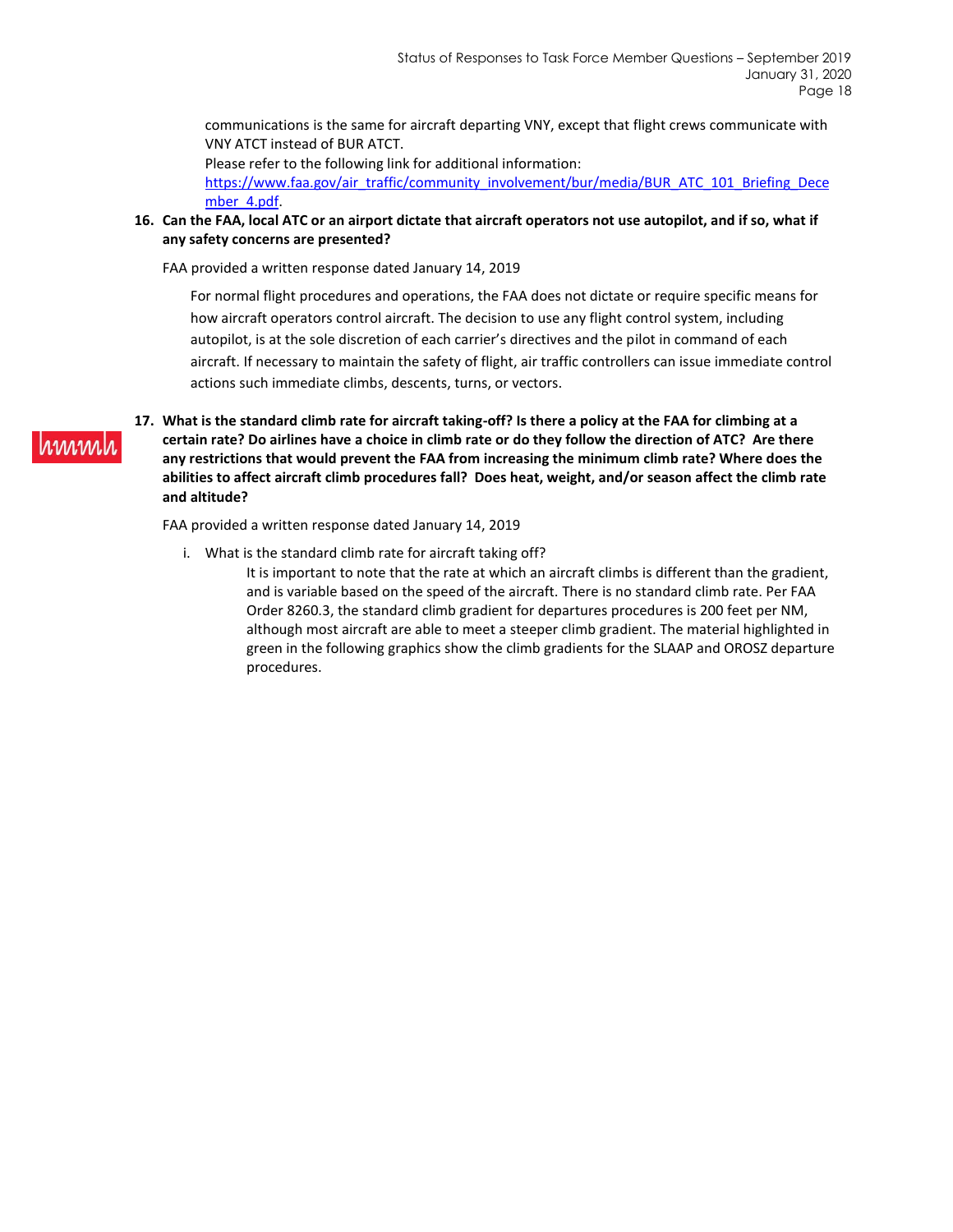

hmm

13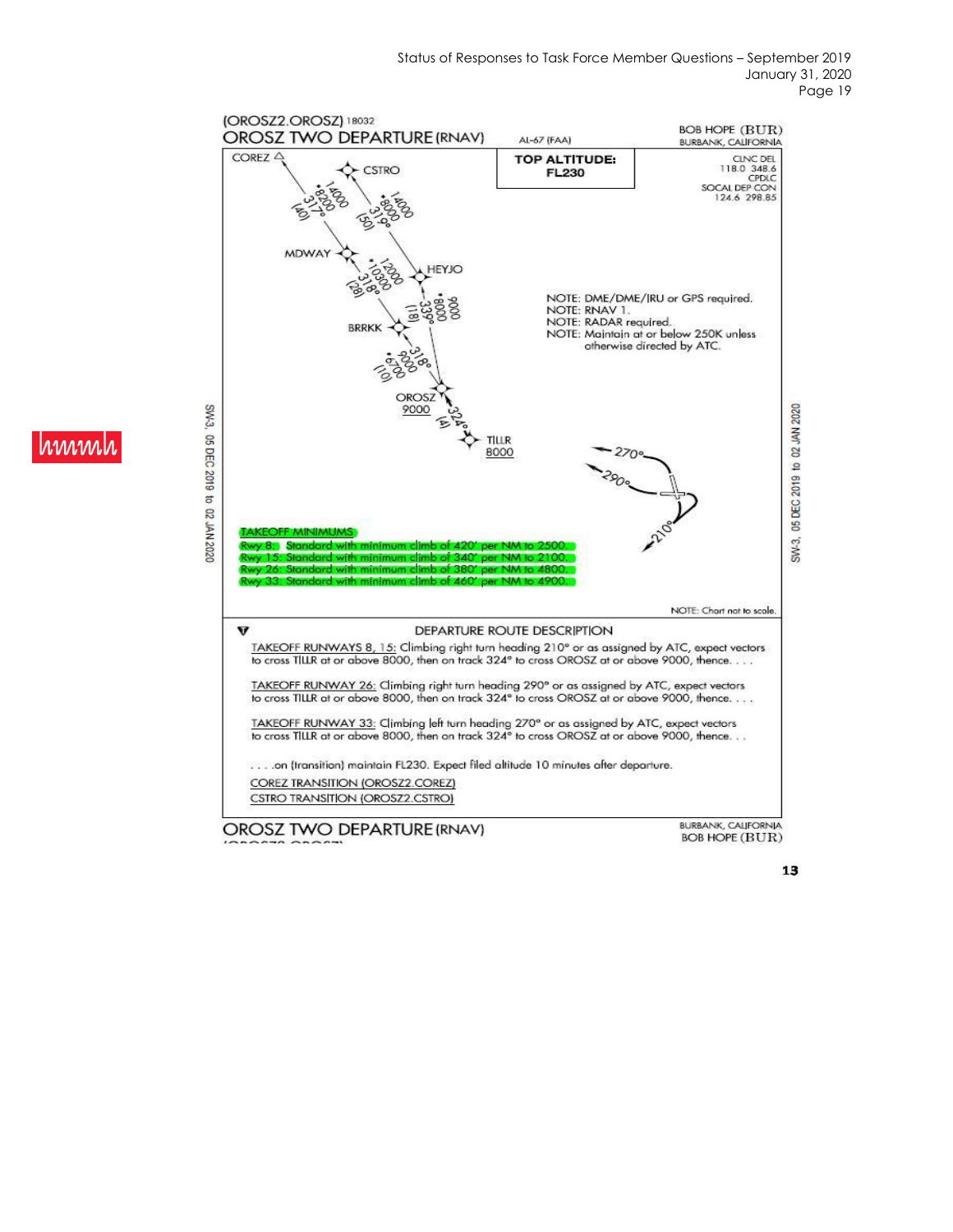

# www

ii. Is there a policy at the FAA for climbing at a certain rate?

There is no FAA policy for climb rates, but FAA Order 8260.3 sets climb gradient standards for procedure development. Per this order, climb gradients above 200 feet per NM require additional justification. Gradients in excess of 500 feet per NM require special approval, known as a waiver, as they become a "nonstandard Instrument Flight Procedure (IFP)." Every effort must be made to formulate IFPs in accordance with the standards contained in FAA Order 8260.3. However, obstacles, navigation information, or traffic congestion may require special consideration where justified by operational requirements. In such cases, nonstandard IFPs that deviate from these criteria may be allowed, provided they are documented, approved, and an equivalent level of safety exists.

- iii. Do airlines have a choice in climb rate or do they follow the direction of ATC? Pilots may climb at any rate they determine safe provided it meets the minimum climb gradient and ATC clearance. Pilots, regardless of the type of aircraft they operate, must follow all ATC directions, including compliance with the lateral and vertical requirements of assigned IFPs. Regarding this specific question, the pilot in command of each aircraft can elect to fly at any climb rate that he/she determines is safe and appropriate for his/her flight/aircraft, provided it meets the minimum climb gradient of the assigned IFP.
- iv. Are there any restrictions that would prevent the FAA from increasing the minimum climb rate? As noted in response to 17 i), the rate at which aircraft climbs is different from the climb gradient, and is variable based on the speed of aircraft. There is no FAA policy for climb rates, but FAA Order 8260.3 sets climb gradient standards for procedure development. FAA Order 8260.3 outlines requirements and restrictions on climb gradient determinations when designing IFPs. The FAA does not dictate specific climb rates to aircraft flight IFPs; these are determined by many variables (e.g., aircraft speed and weight, angle of climb, temperature), and are a result of the pilot's control of the aircraft to meet the required climb gradient of the procedures. Again, every effort must be made to formulate IFPs in accordance with these standards (those contained in FAA Order 8260.3); however, obstacles, navigation information, or traffic congestion may require special consideration where justified by operational requirements. In such cases, nonstandard IFPs that deviate from these criteria may be approved, provided they are documented and an equivalent level of safety exists.
- Where does the abilities to affect aircraft climb procedures fail?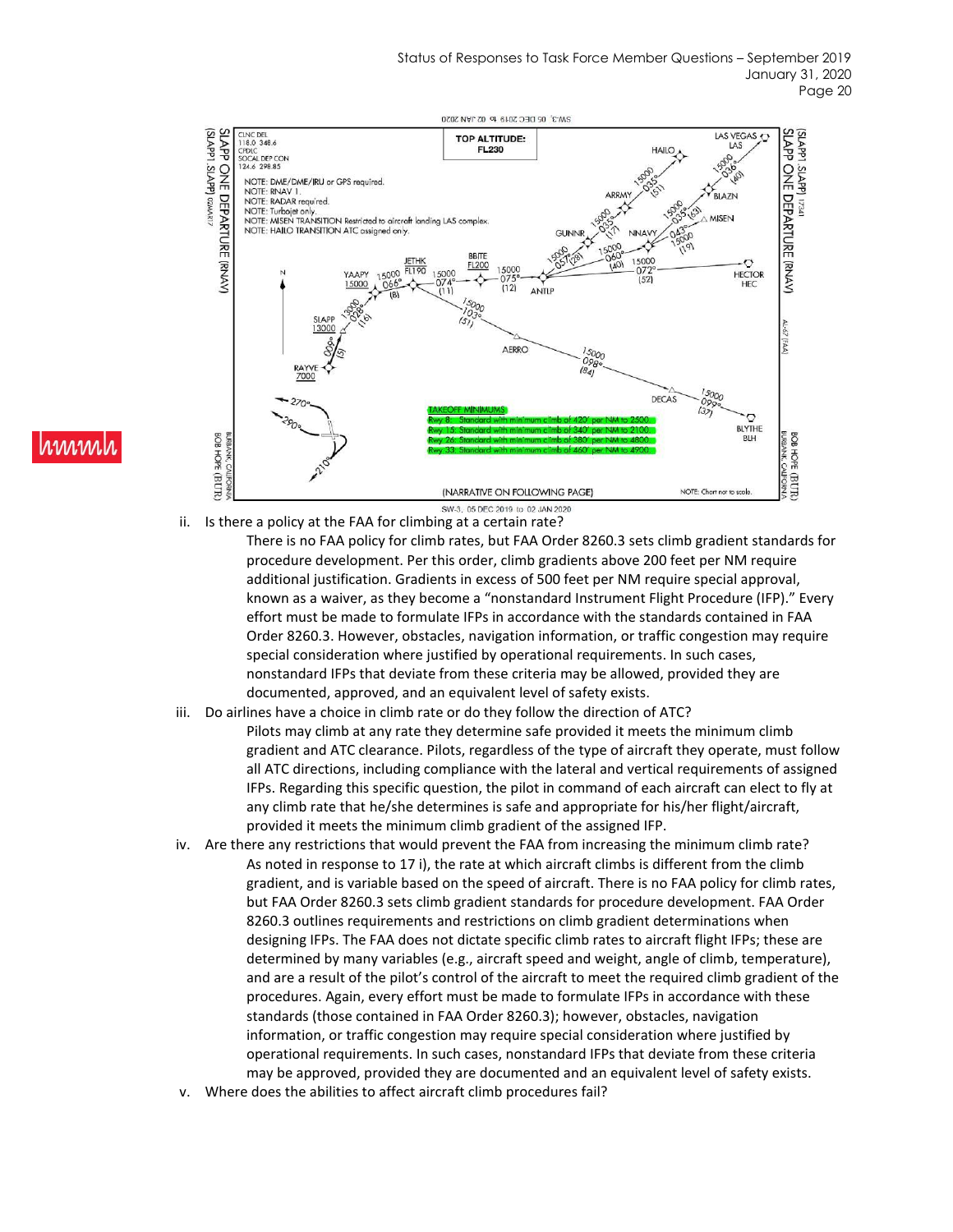The pilot in command has the sole discretion in determining how to fly the aircraft in compliance with the assigned IFP. FAA Order 8260.3 outlines specific requirements as to how IFPs are designed.

- vi. Does heat, weight and/or season affect aircraft climb rate and altitude?
	- Yes, heat (air temperature), weight, and seasonal changes in temperature are several of the factors that may affect the performance of an aircraft (including climb). To adjust for these factors, additional thrust (power) from aircraft engines may be required.
- **18. At what point can a plane initiate a turn after departure? Does climate have an impact on aircraft turning radius? Does the point change seasonally? What are the reasons that flights are not all turning before crossing the 101 Freeway?**

FAA partially responded during the December 4, 2019. PowerPoint Presentation Air Traffic 101 Slide 16.

- i. The vast majority of BUR Runway 15 departures must, for safety reasons, fly south of the 101 Freeway before turning west. This has been the case for decades.
- ii. FAA rules require aircraft to be at last three nautical miles apart in the airspace around airports.
- iii. The final approach from the west to BUR Runway 08 is three miles north of the 101 Freeway. Therefore, departing aircraft generally must fly south of the 101 Freeway before turning west to remain at least three nautical miles from the BUR Runway 08 arrivals.
- iv. Aircraft are turned as soon as a controller can safely turn the aircraft.

FAA provided a written response dated January 14, 2019

- i. At what point can a plane initiate a turn after departure?
	- Speaking generally, the point at which an aircraft turns after departure is dictated by either a published departure procedure or a specific instruction from ATC. For a published procedure, the establishment of the turn point must meet all applicable procedure design criteria. If that turn is a specific and/or dynamic instruction from ATC, it is at the sole discretion of the pilot to safely, and without undue delay, comply with that control instruction. This altitude is at least 400 feet (for conventional procedures) or 500 feet (for RNAV procedures) above the ground.
- ii. Does climate have an impact on aircraft turning radius?

Speaking generally, in addition to the factors mentioned in the response to question 17 (air temperature, aircraft weight, and seasonal weather changes), wind direction, wind velocity, aircraft velocity, and air density may affect the airborne turning radius.

iii. Does the point change seasonally?

Speaking generally, weather factors – such as air temperature and wind – can affect when aircraft begin their turns.

iv. What are the reasons that flights are not all turning before crossing the 101 Freeway?

Because this question relates to issues raised in pending litigation filed by the City of Los Angeles, the FAA will not answer this question at this time.

### **19. Which entities (pilots, local ATC, FAA etc.) determine when it is appropriate for southbound departing aircraft to commence a 210-degree turn headed west?**

This was addressed by the Southwest Airline pilot at the November 6, 2019 Task Force Meeting.

FAA provided a written response dated January 14, 2019

Because this question relates to issues raised in pending litigation filed by the City of Los Angeles, the FAA will not answer this question at this time.

### **20. Can aircraft depart BUR to the east? If not, why not?**

FAA responded during the December 4, 2019 Task Force Meeting. PowerPoint Presentation Air Traffic 101, slide 6.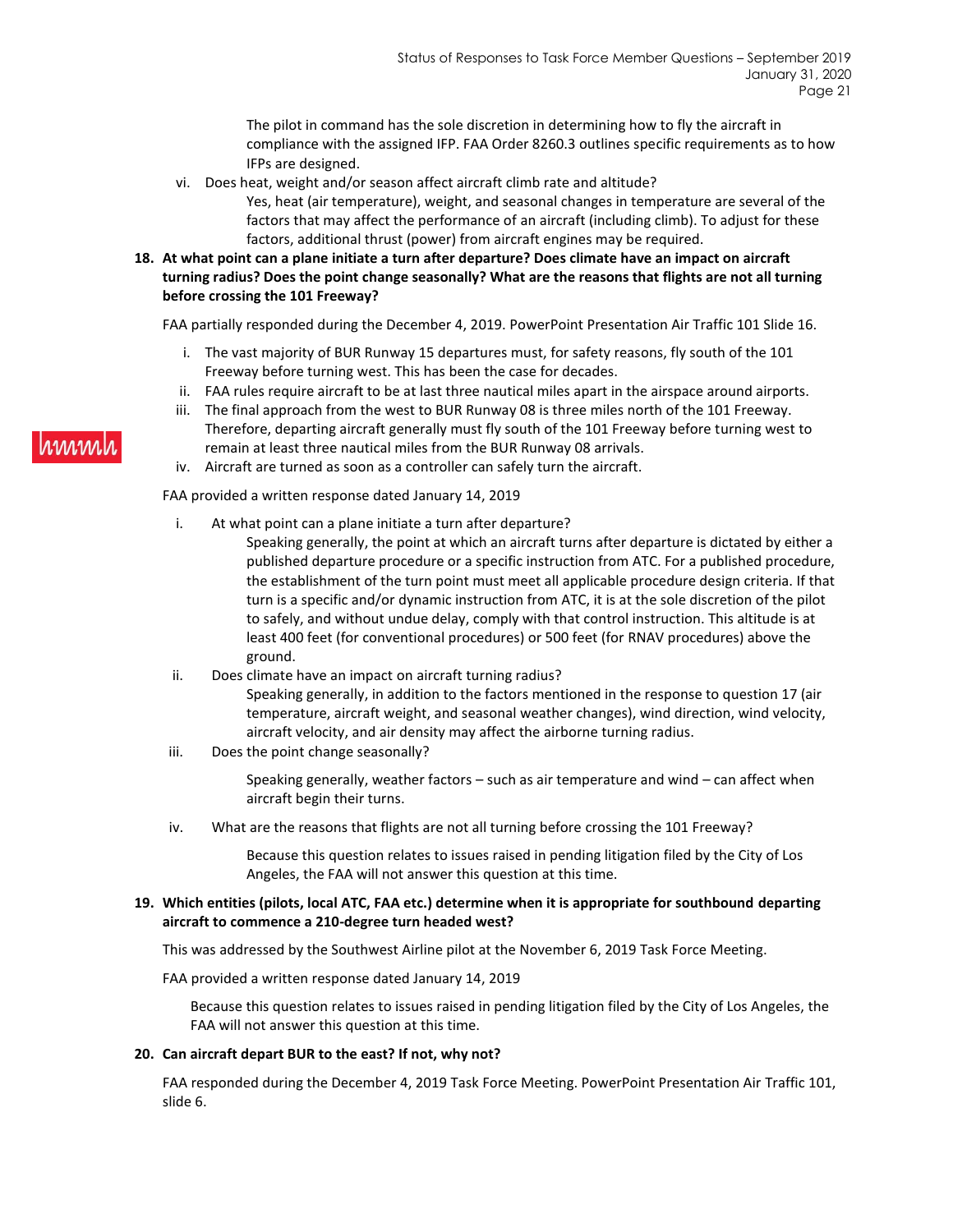- i. Aircraft cannot departure Runway 33 for the following reasons:
	- 1. Runway 33 is uphill and with the wind
	- 2. It lacks the same airspace protections as the normal configuration due to the airspace surrounding WHP.
	- 3. Opposite direction of operations at VNY and WHP.
		- a. If aircraft departs, Runway 33 it would have to turn west/northwest and that airspace is occupied by VNY arrivals.
	- 4. Airport layout at BUR
		- a. BUR does not have a full-length taxiway that accommodates most departures, so aircraft have to back taxi onto the runway.
	- 5. Significant increase to controller workload and introduces significant risk to the National Airspace System (NAS).

FAA provided a written response dated January 14, 2019

Departures to the east on Runway 8 are restricted to aircraft weighing less than 12,500 pounds (such as a smaller turboprop aircraft) due to mountainous terrain. Rapidly rising terrain precludes the design of an instrument departure procedure to the east for larger aircraft. Many of the larger aircraft would be unable to meet the climb gradient to safely clear the terrain if they departed to the east.

### **21. Was any outreach and community engagement conducted prior to the FAA's publication of the proposed SLAPP ONE and OROSZ ONE waypoints?**

FAA responded during the November 6, 2019 Task Force Meeting. PowerPoint Slide 9.

- i. If this question references the SLAPP ONE and OROSZ ONE procedures that were part of the SoCal Metroplex project: the FAA conducted extensive outreach for the Metroplex project. The FAA implemented the SLAAP ONE and OROSZ ONE on March 2, 2017. The satellite-based route segments begin 11 nautical miles north, and 17 nautical miles northwest, of Hollywood Burbank airport. The FAA did not change how it handles Burbank departures in the immediate airport environment.
- ii. If this question references the proposed amendments to the existing SLAAP and PRPSZ routes: the FAA on Nov. 7 and Nov. 8, 2018 held two heavily-attended public workshops about the proposed route amendments. The FAA is conducting an Environmental assessment on the proposed amendments.

FAA provided a written response dated January 14, 2019

The SLAPP ONE and OROSZ ONE procedures were part of the SoCal Metroplex project; the FAA conducted extensive outreach for the Metroplex project.

### **22. Have the FAA's proposed SLAPP ONE and OROSZ ONE waypoints for airplanes departing Hollywood Burbank Airport been implemented?**

FAA provided a written response dated January 14, 2019

The FAA implemented the SLAPP ONE and OROSZ ONE on March 2, 2017. The satellite-based route segments begin 11 nautical miles (NM) north, and 17 NM northwest, of BUR.

### **23. How were the locations of the FAA's proposed SLAPP ONE and OROSZ ONE waypoints for airplanes departing Hollywood Burbank Airport decided on?**

FAA provided a written response dated January 14, 2019

Waypoint location considerations include, though are not limited to: type of aircraft, aircraft characteristics, procedure design criteria, environmental issues, and adjacent airports.

**24. How was the location of the Metroplex PPRRY waypoint for airplanes departing Van Nuys Airport determined?**

FAA provided a written response dated January 14, 2019

# hmmh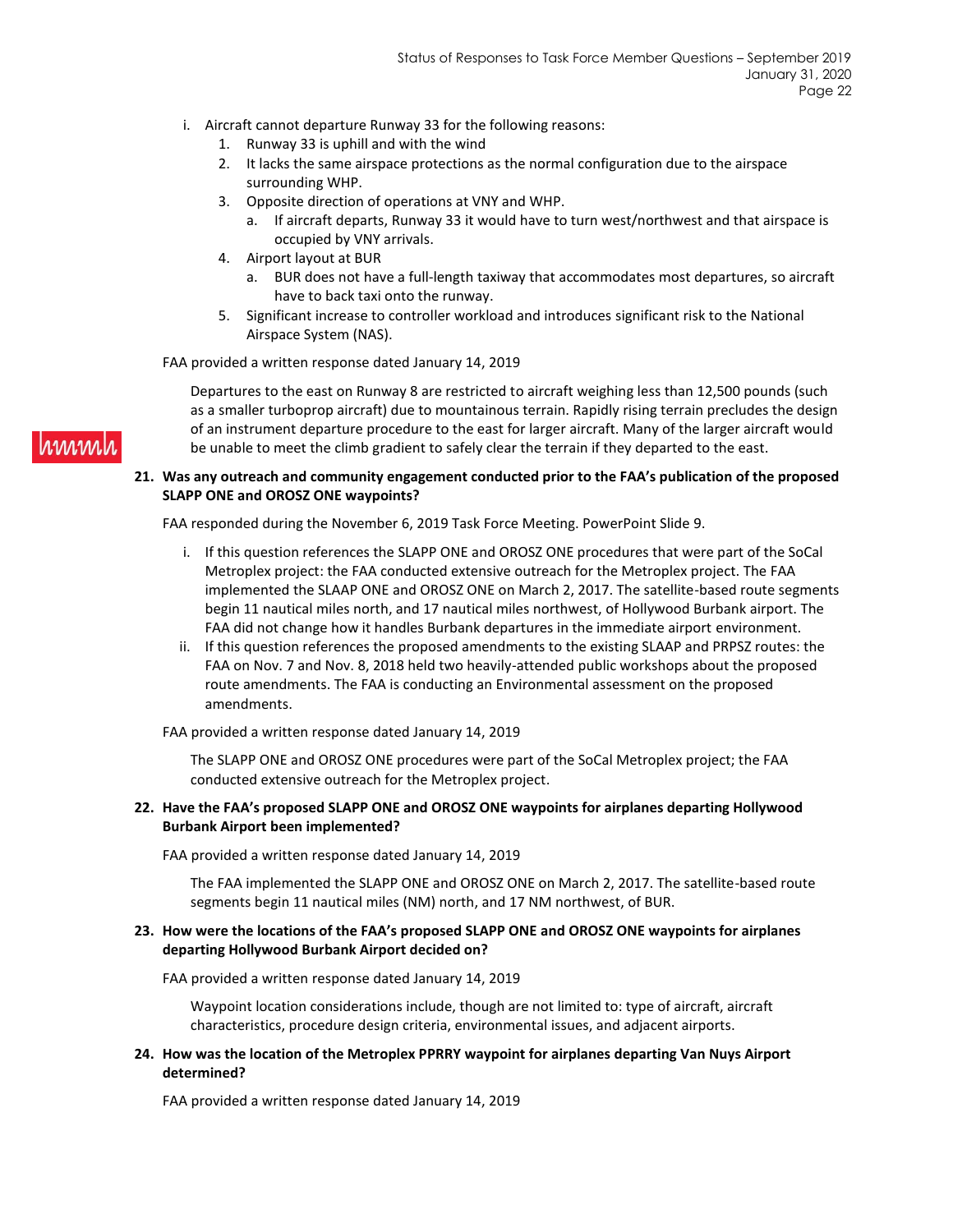The PPRRY waypoint was not implemented as part of the SoCal Metroplex project. However, Los Angeles World Airports (LAWA) determined that procedures implemented at VNY caused aircraft to turn earlier than what was prescribed in the VNY noise abatement procedures. In response, the FAA created the PPRRY waypoint as close as design criteria would allow – to where aircraft were previously turning – without violating minimum RNAV segment lengths.

### **25. Why did the FAA publish a new FATKO waypoint in 2017? Did the new FATKO waypoint provide the results expected?**

FAA provided a written response dated January 14, 2019

The original procedure designs proposed for VNY, in the SoCal Metroplex project, included a specific turn and altitude at a waypoint near the current PPRRY. However, a Procedure Review Board determined these were not acceptable designs. The Procedure Review Board did approve a design that, by placing the FATKO waypoint directly over the south end of the runway, allowed for vectoring almost immediately after departure. FATKO worked as it was intended; however, LAWA determined that this allowed aircraft to turn earlier than what was prescribed in the VNY noise abatement procedures. In response, the FAA created the PPRRY waypoint as close as design criteria would allow – to where aircraft were previously turning – without violating minimum RNAV segment lengths.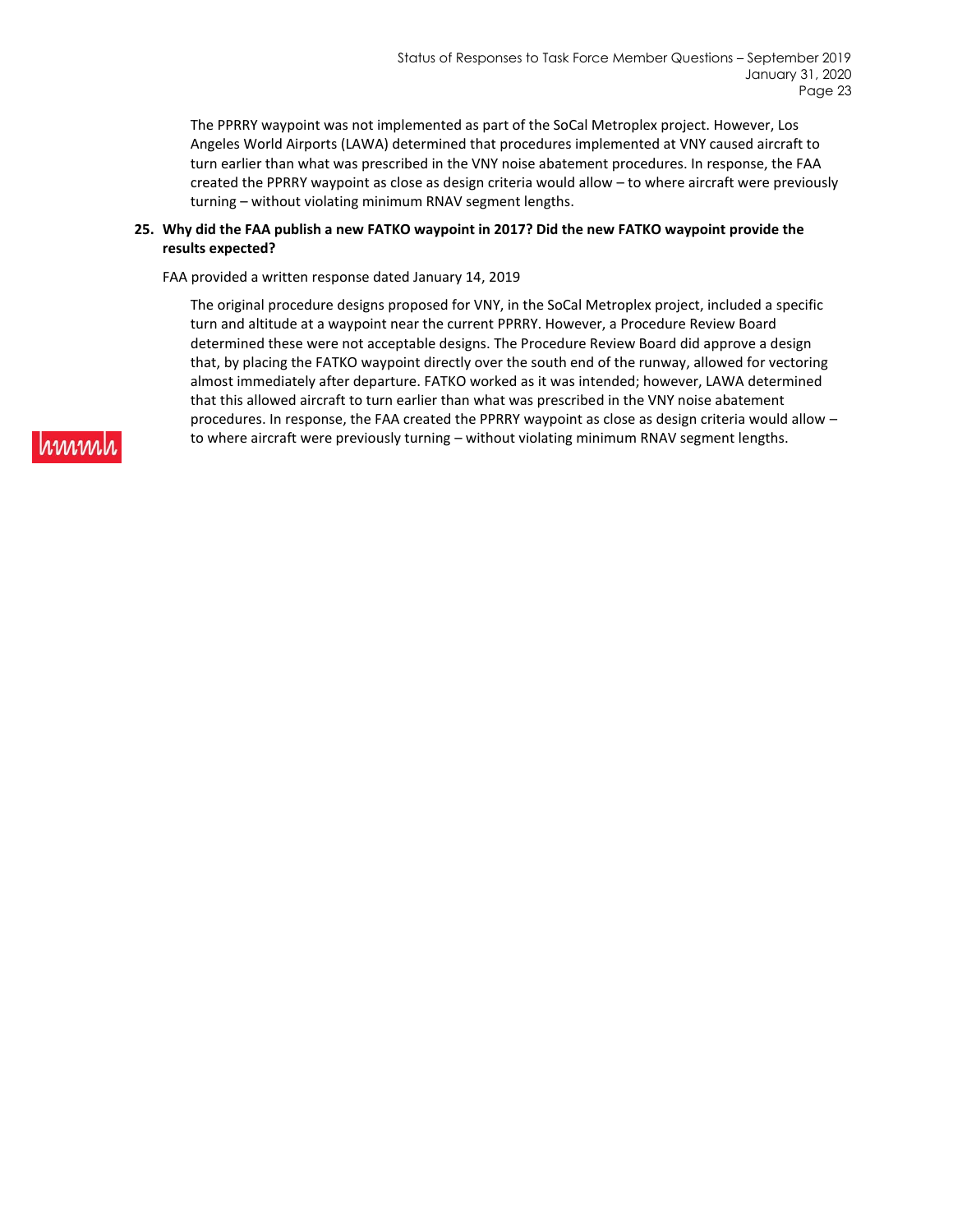### **Questions/Request for Information to the FAA That May Require Analysis/Research**

*The FAA may require additional time to respond to the following questions as some research may be required for response:*

**1. Can the FAA provide a presentation on the airspace prior to and after the implementation of the SoCal Metroplex in and around the Southern San Fernando Valley, including the interactions with other nearby airports?**

FAA provided a written response dated January 14, 2019

The FAA presented this information at the Southern San Fernando Valley Airplane Noise Task Force meeting on December 4, 2019. Please see the December 9 update on the following website: [https://www.faa.gov/air\\_traffic/community\\_involvement/bur/.](https://www.faa.gov/air_traffic/community_involvement/bur/)

**2. What are the limiting factors in turning aircraft onto the 210-degree heading sooner after departing Runway 15?**

FAA provided a written response dated January 14, 2019

Because this question relates to issues raised in pending litigation filed by the City of Los Angeles, the FAA will not answer this question at this time.

**3. Explain exactly what happens between liftoff and 3000' and if you could explain all the different protocols associated with all the vectoring.**

FAA provided a written response dated January 14, 2019

Because this question relates to issues raised in pending litigation filed by the City of Los Angeles, the FAA will not answer this question at this time.

**4. Are departing aircraft starting their initial turn from Runway 15 at Hollywood Burbank Airport later than they did previously? If so, why is that the case? (Note: The FAA may want to wait until HMMH responds to the first question before responding.)**

FAA responded during the December 4, 2019 Task Force Meeting. PowerPoint Presentation San Fernando Valley Task Force Briefing, slide 2, slide 3, slide 4 and slide 5.

- i. The FAA looked at BUR departures on the third Thursday of August in 2014 and 2019.
- ii. August 21, 2014 there were a total of 91 departures, 46 aircraft turned north and 45 aircraft turned south of the TURN AVG 2014 point.
- iii. August 15, 2019 there were a total of 151 departures, 76 aircraft turned north and 75 aircraft turned south of the TURN AVG 2019 point.
- iv. The distance between the TURN AVG 2014 point and TURN AVG 2019 point is 0.33 miles. The 2019 aircraft are turning 0.33 miles further south on the average than the 2014 aircraft.
- v. This data is only for one day, FAA can certainly do additional analysis in this area. It will take a while because of all the data the FAA needs to compile.

FAA provided a written response dated January 14, 2019

Because this question relates to issues raised in pending litigation filed by the City of Los Angeles, the FAA will not answer this question at this time.

**5. Our office has been told by VNY that the FAA states that aircraft are actually at a higher altitude now than they were before the Metroplex changes, could the FAA please confirm or deny this statement?**

FAA responded during the December 4, 2019 Task Force Meeting. PowerPoint Presentation San Fernando Valley Task Force Briefing, slide 6 and slide 7.

i. The FAA selected four locations under the BUR departure path to compare pre- and post-Metroplex altitudes.

hinni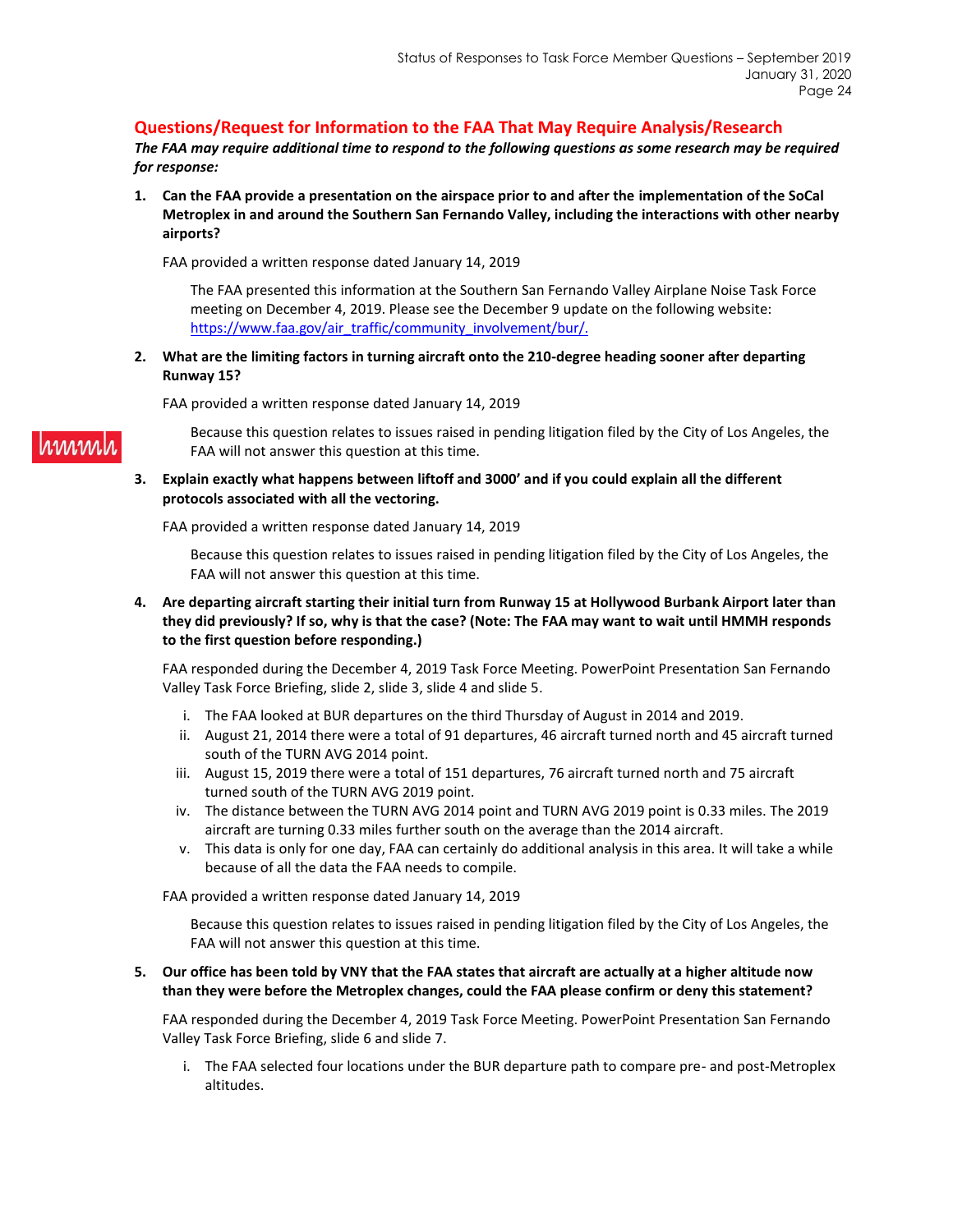- ii. Post-Metroplex average altitudes are higher than pre-Metroplex average altitudes over each of the four points.
- iii. The FAA found the exact same aircraft flying a very similar route from pre- and post-Metroplex to compare the departure altitude.
- iv. The FAA found a B737 aircraft departure track in 2014 and 2019 that came very close to each other as far as the track profile.
- v. Through the entirety of the track profile, the 2019 flight track was higher. This was only a one on one track comparison.

FAA provided a written response dated January 14, 2019

Please provide more specific information so the FAA can respond to this inquiry.

**6. A joint analysis team was deployed in 2018 for Southern California. Is there any updated when we can get the cost/benefit analysis new information from the joint analysis team when they are looking specifically at the southern California region?**

FAA provided a written response dated January 14, 2019

hmm

The Joint Analysis Team's methodology was used by the SoCal Metroplex Post Implementation Team to compute the projected annual benefits of \$8.8 million for implementation of the SoCal Metroplex (se[e https://www.faa.gov/nextgen/snapshots/metroplexes/index.cfm?locationId=18&pdf\)\)](https://www.faa.gov/nextgen/snapshots/metroplexes/index.cfm?locationId=18&pdf)).

The Joint Analysis Team is not conducting any additional cost/benefit analysis for the SoCal region beyond the SoCal Metroplex Post Implementation Team's analysis.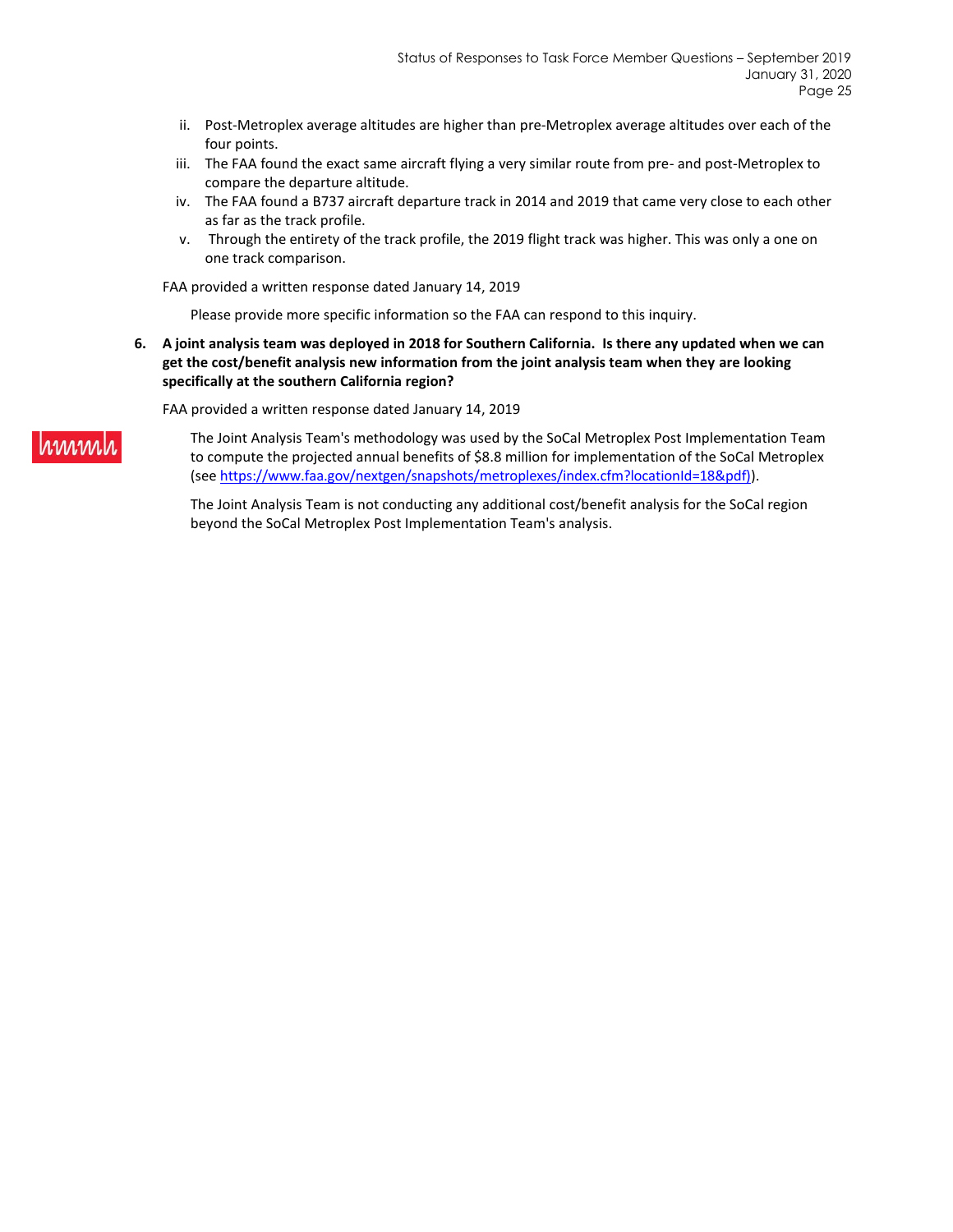### **Questions/Request for Information to HMMH**

hinnih

### **1. Are maps available showing flight paths/routes for pre- and post-Metroplex implementation?**

HMMH responded via its presentation at the November 6, 2019 Task Force meeting<sup>1</sup>. Please see the flight track plots within the presentation that depict arrivals and departures out of Hollywood Burbank airport using complete years of radar flight track data from 2010 through 2018. Additional flight track plots will be provided during a presentation at the February 19, 2020 Task Force meeting.

### **2. Are departing aircraft starting their initial turn from Runway 15 at Hollywood Burbank Airport later than they did previously?**

HMMH responded via its presentation at the November 6, 2019 Task Force meeting<sup>2</sup>. Please see the flight track plots within the presentation that depict arrivals and departures out of Hollywood Burbank airport using complete years of radar flight track data from 2010 through 2018. The radar flight track data shows that aircraft are turning onto the 210-degree heading as they have historical done and the "initial turn" is not occurring any later. However, the turn off of the 210-degree heading is occurring approximately 1 nautical mile further down the flight path in 2018 as compared to 2010. Additional flight track plots will be provided during a presentation at the February 19, 2020 Task Force meeting.

### **3. Would we be able to get data from May 2018 to now? (Particularly data from July/August 2018 - July/August 2019 as many constituents report a dramatic shift in flights during this time period.)**

HMMH responded via its presentation at the November 6, 2019 Task Force meeting. Please see the flight track plots within the presentation that depict arrivals and departures out of Hollywood Burbank airport using complete years of radar flight track data from 2010 through 2018. HMMH has requested 2019 from Hollywood Burbank Airport. Additional flight track plots with that updated data will be provided during a presentation at the February 19, 2020 Task Force meeting.

### **4. Do any airplanes departing or landing at Van Nuys Airport continue to use conventional navigation and pre-Metroplex procedures, and if so, what percentage of flights continue to do so?**

Aircraft are continuing to be equipped to fly NextGen procedures, but it will be some time before the integration is complete. It is currently difficult to determine the percentage of flights using NextGen procedures.

### **5. If a change were made to the minimum rate of climb, would there be any restrictions pursuant to the Airport Noise and Capacity Act of 1990?**

If a change to the minimum rate of climb resulted in aircraft no longer being able to operate at an airport or to operate at a lower weight at an airport, this would trigger an Aircraft Noise and Access Restriction study per Title 14 of the Code of Federal Regulations Part 161 as required through the Airport Noise and Capacity Act (ANCA) of 1990.

### **6. Is there a correlation between the climate and flight altitudes and flight patterns at BUR?**

HMMH responded via its presentation at the November 6, 2019 Task Force meeting. As temperature and altitude increase, air density increased. Therefore, on a hot and humid day, aircraft will accelerate slower and will gain altitude slower. As a result, flight paths may be altered to allow additional time to gain altitude before turning to the next fix (navigational aid).

### **7. If the FedEx and UPS jets are too big and heavy to get out of BUR without flying over the Santa Monica Mountains, then shouldn't they be forced to use a more accommodating airport like LAX or Ontario?**

<sup>1</sup> [http://hollywoodburbankairport.com/wp-content/uploads/2019/11/HMMH-](http://hollywoodburbankairport.com/wp-content/uploads/2019/11/HMMH-BUR_JointStakeholdersTaskforce_Meeting3_HMMH_Presentation.pdf)

[BUR\\_JointStakeholdersTaskforce\\_Meeting3\\_HMMH\\_Presentation.pdf](http://hollywoodburbankairport.com/wp-content/uploads/2019/11/HMMH-BUR_JointStakeholdersTaskforce_Meeting3_HMMH_Presentation.pdf)

<sup>&</sup>lt;sup>2</sup> [http://hollywoodburbankairport.com/wp-content/uploads/2019/11/HMMH-](http://hollywoodburbankairport.com/wp-content/uploads/2019/11/HMMH-BUR_JointStakeholdersTaskforce_Meeting3_HMMH_Presentation.pdf)

[BUR\\_JointStakeholdersTaskforce\\_Meeting3\\_HMMH\\_Presentation.pdf](http://hollywoodburbankairport.com/wp-content/uploads/2019/11/HMMH-BUR_JointStakeholdersTaskforce_Meeting3_HMMH_Presentation.pdf)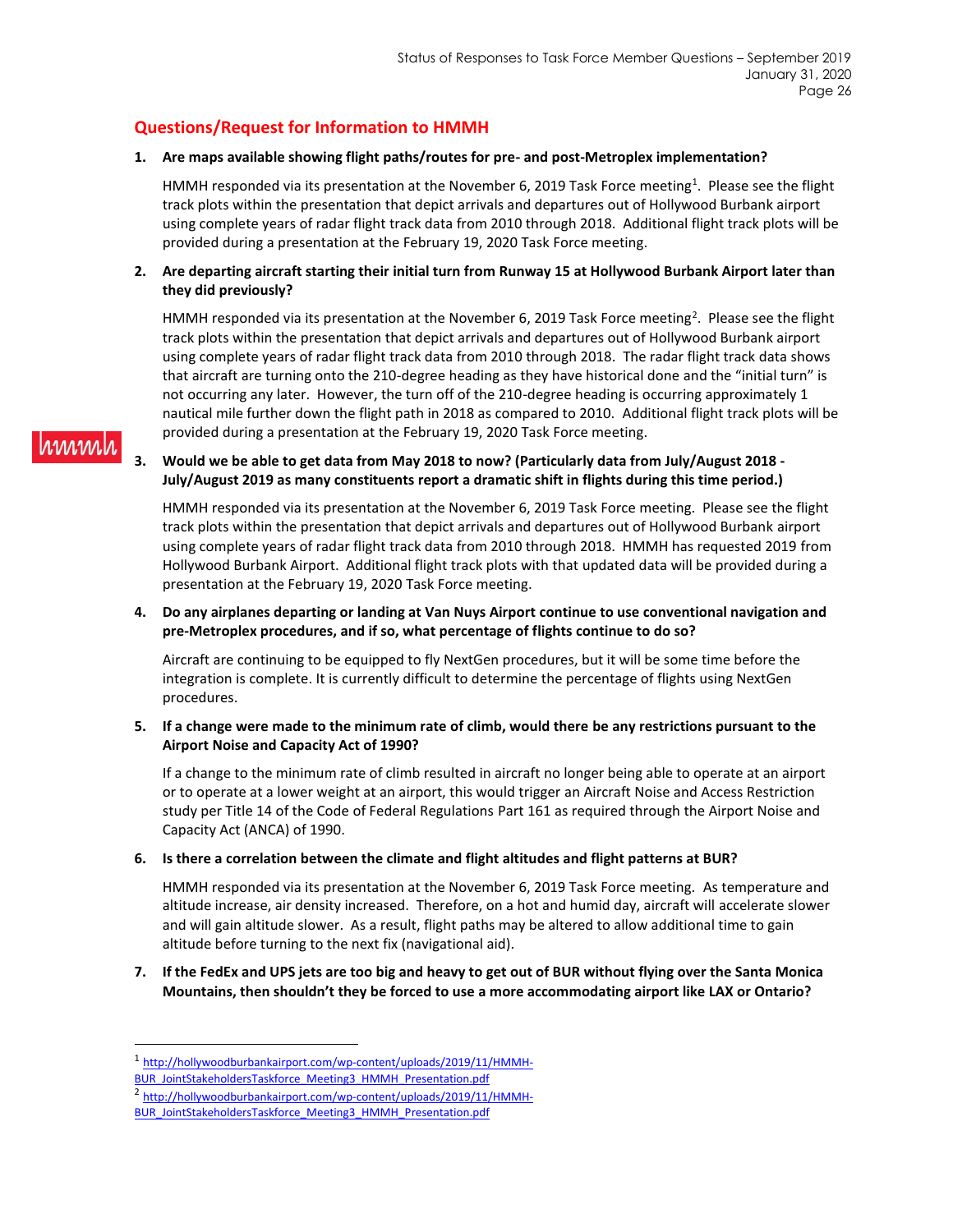Each runway at an airport has a limiting design aircraft for which it constructed and maintained. Aircraft operators must abide by the design limits of the runway in which they are operating. To modify the design criteria that results in limiting aircraft for noise purposes would trigger an Aircraft Noise and Access Restriction study per Title 14 of the Code of Federal Regulations Part 161 as required through the Airport Noise and Capacity Act (ANCA) of 1990.

#### **8. Will the FAA continue to push airlines to introduce quieter engines similar to the 737 MAX 8?**

On January 1, 2018, the FAA required newly designed aircraft to meet ICAO Chapter 14 (Stage 5 in the U.S.), which will help continue to reduce aircraft noise for aircraft being manufactured after January 1, 2018. Called "Stage 5 Airplane Noise Standards," this FAA rule ensures that the latest available noise reduction technology is incorporated into new aircraft designs. As a result, new airplane type designs in the subsonic jet airplanes and subsonic transport category large airplanes will operate at least 7 decibels (dBs) quieter than airplanes in the current fleet.

The FAA is committed to reducing aircraft noise through a "balanced approach" through the reduction of noise at its source (i.e., the aircraft); improved land use planning around airports; and, a wider use of aircraft operating procedures and restrictions that abate noise.

#### **9. What topographical considerations factor into increased airport / airplane noise and do the Santa**  1.1/1/1.1/1 **Monica Mountains possess a topography that would account for increased decibel levels?**

HMMH responded via its presentation at the November 6, 2019 Task Force meeting. Overall, terrain will not result in a noticeable increase in noise level except for the decreased distance from the receiver on a hill to the flight path. Terrain may have three effects on sound propagation. An observer on a hill is higher and closer to an aircraft than if on flat terrain. Terrain can also act as a sound barrier that can shield and/or reflect the noise.

When an aircraft is directly overhead, the sound experienced by an observer is largely only affected by weather conditions. However, when the aircraft is at a lower elevation angle, the sound experienced by an observer is the sum of the sound that travels in a straight line from the aircraft and the sound reflected off of the ground (including terrain).

A person may experience an effect where you think you hear an aircraft in one direction, but it is really coming from a different direction due to the aircraft noise being reflected off a nearby surface (terrain could act as a reflecting surface). Once the observer has line-of-sight to the aircraft, the observer will hear more direct noise than reflected noise. The reflected noise may produce longer durations of aircraft noise events. Direct noise will always be higher in level than reflected noise unless the observer is adjacent (within a couple of feet) to the reflecting surface.

#### **10. What specific laws prevent curfews from being mandatory?**

The Airport Noise and Capacity Act (ANCA) of 1990.

### **11. Is there any way to informally promote these voluntary curfews to companies, primarily companies that charter private jets?**

Voluntary curfews can be implemented via Part 150, Part 161 or working with the aircraft operators to accommodate the airport voluntary curfews. For example, San Francisco International Airport was conducting a Part 161 study to retire Stage 2 aircraft prior to the government phase out. While the Part 161 study was not completed, the process resulted in the aircraft operators agreeing to phase out their Stage 2 fleet from SFO before the government mandate. Similarly, curfews can be worked out with the operators because ultimately the success of the voluntary curfews rely on compliance by the aircraft operators.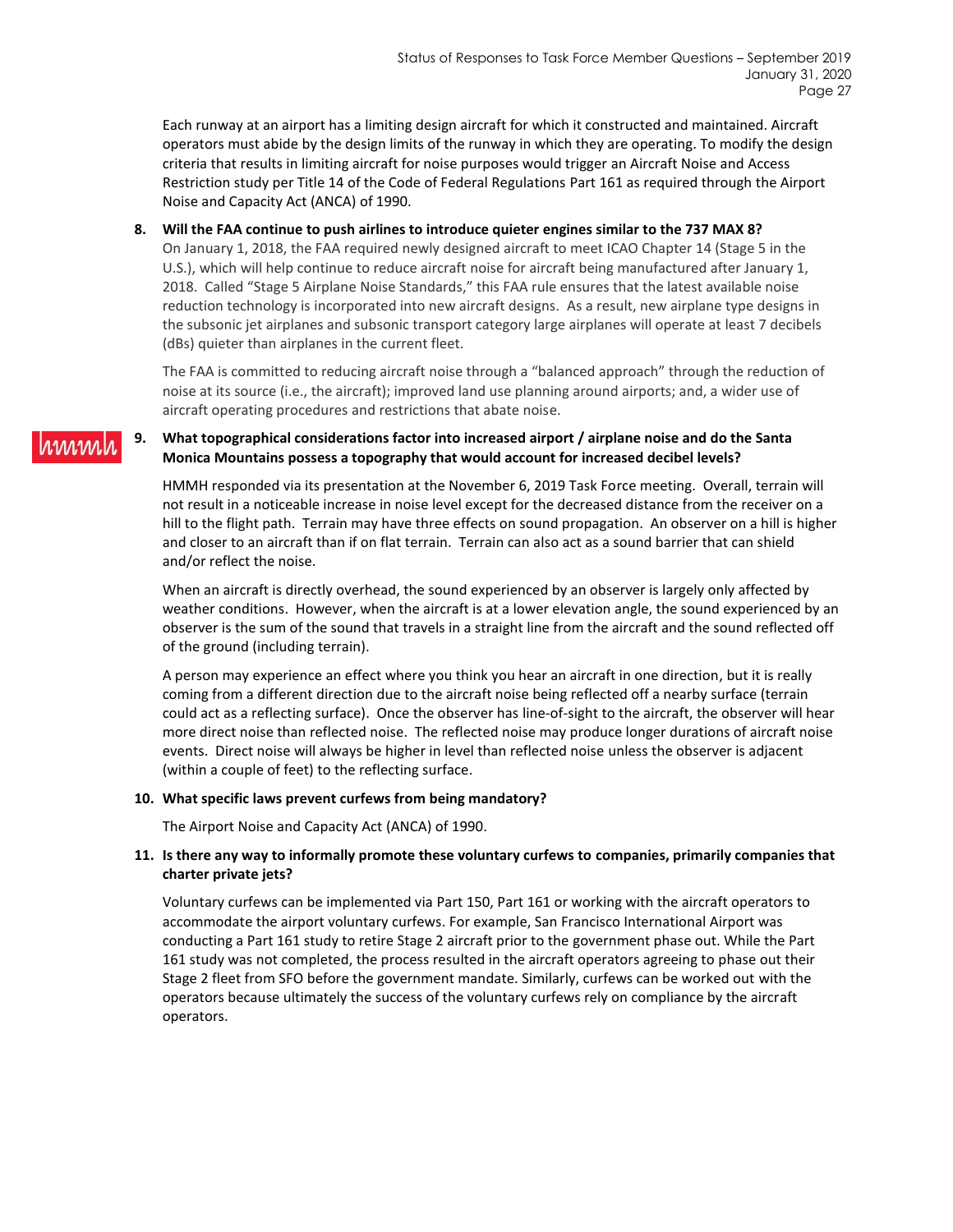## **Questions/Request for Information to Hollywood Burbank Airport**

**1. For the proposed Hollywood Burbank Airport replacement terminal, what is the aircraft traffic baseline (base year, number of flights, types of aircraft, etc.) and the same information with the replacement terminal built that are being used for the NEPA study? How do these numbers compare with what is occurring today?**

Hollywood Burbank Airport responded via written response. The FAA is currently conducting the Environmental Impact Statement under NEPA and therefore this question should be directed towards them.

**2. Has shortening Runway 15 at Hollywood Burbank Airport been proposed to the FAA in the past, and if so, was that presented for noise abatement reasons and what was the FAA's response?**

Hollywood Burbank Airport responded via written response. Shortening Runway 15 was presented by previous airport management as part of a method of meeting airport design standards, not as noise abatement. The interpretation of those standards by the airport was incorrect.

### **3. What are the current voluntary curfew guidelines for BUR?**

Hollywood Burbank Airport responded via written response. The voluntary curfew is applicable to scheduling of air carrier operations. Air Carriers are requested not to schedule arrivals or departures between the hours of 10 p.m. and 7 a.m.

### **Questions/Request for Information to Van Nuys Airport**

### **1. What are the current voluntary curfew guidelines for VNY?**

Van Nuys Airport responded via written response. Although VNY does not have a voluntary curfew program, it does operate under a Noise Abatement and Curfew Regulation that includes a mandatory nighttime departure curfew for noisier jet aircraft. Between the hours of 10 p.m. and 7 a.m., jet aircraft with noise levels exceeding 74.0 dBA, as per Advisory Circular 36-3H, are restricted from departing VNY. Between 10 p.m. and 11 p.m., the departure curfew does not affect Stage III aircraft. Arriving aircraft have no restrictions. Exceptions include: helicopter operations, active military and any government owned and operated aircraft used in law enforcement, emergency, and/or fire rescue operations; and aircraft engaged in medical or life-saving emergency flights.

### **Questions/Request for Information to Hollywood Burbank and Van Nuys Airports**

**1. What role do airports play in determining when airplanes take off and land, in determining the number of frequency of takeoffs and landings at a particular airport, in determining the departure route of individual flights, and the time of day for takeoffs and landings?**

Hollywood Burbank Airport responded via written response. Airports do not dictate time of individual aircraft operations, publish navigation procedures, provide aircraft separation, or manage airspace. Some airports include restrictions or prohibitions on certain types of operations or the hours of the day for operations to take place. These prohibitions may be mandatory or voluntary. Mandatory restrictions or prohibitions were typically in place prior to the Airport Noise and Capacity Act of 1990, which prohibits airport or municipalities from enacting local rules or ordinances that implement mandatory restriction on aircraft operations.

Van Nuys Airport responded via written response. VNY plays a primary role in implementing aircraft ground procedures pertaining to noise abatement, such as imposing restrictions on engine run-up locations and times. VNY also recommends noise abatement operational procedures in support of voluntary programs such as The Quiet Jet Departure Program established in 1994. Under this program, pilots agree to use established noise abatement techniques to decrease noise in the communities south of and closest to, the airport. The Quiet Jet Departure Program serves as the cornerstone for the annual Friendly Flyer Awards Program launched in 2012 to recognize jet operators who achieve a 99 percent or

# rinnin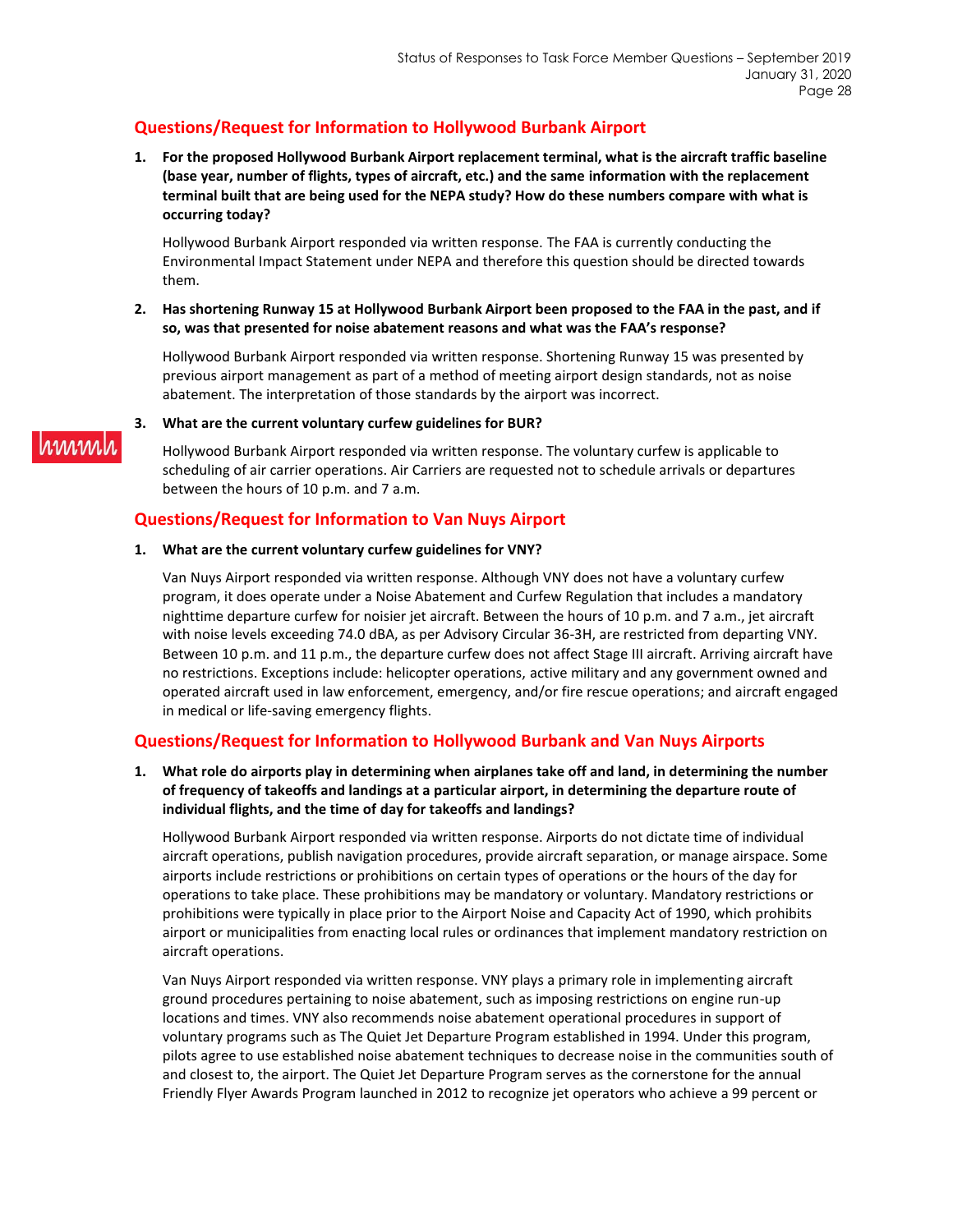greater compliance with all voluntary noise abatement programs and full compliance with all mandatory noise abatement policies. Last year alone, VNY honored 40 jet operators for achieving these goals. VNY does not have a role in determining departure routes.

### **2. What factors are considered when determining the direction (north, east, south and west) for runway construction?**

Hollywood Burbank Airport responded via written response. The determination of the direction of a runway prior to construction is a combination of prevailing wind conditions, land availability, and land use.

Van Nuys Airport responded via written response. Runways are built to align with wind patterns specific to each airport. VNY has two parallel north/south runways that were constructed according to prevailing winds.

#### **3. What is the feasibility of deploying our own noise monitors to areas?**

Hollywood Burbank Airport responded via written response. Noise monitoring is a component of an overall noise study, typically conducted as per FAR Part 150. Noise studies model noise contours which define the Day/Night Noise Equivalency Levels surrounding an airport. These noise contours are used in a Part 150 study to determine the areas eligible for residential sound insulation programs. Noise monitors are used to confirm the accuracy of the noise contours, and so are located in those areas. It is generally found that the actual measurements are lower than the modeled levels as impediments to sound such as structures are not accounted for in the modeling.

Van Nuys Airport Responded via written response. WNY has seven permanent/fixed noise monitors located in communities surrounding VNY in order to determine the location of the Noise Impact Boundary (annual 65 dB CNEL contour) per California Airport Noise Standards [\(CCR Title 21\)](https://govt.westlaw.com/calregs/Browse/Home/California/CaliforniaCodeofRegulations?guid=I7CD37A80D45011DEB97CF67CD0B99467&originationContext=documenttoc&transitionType=Default&contextData=(sc.Default)). These noise monitors encompass the noise impact boundary and are located in an area bound by Parthenia Street to the north, Sepulveda Basin to the south, Balboa Boulevard to the west and Haskell Avenue to the east.

### **4. Does the FAA, Hollywood Burbank Airport and/or Van Nuys Airport have the authority and funding available to conduct noise monitoring in the impacted neighborhoods south of the two airports?**

Hollywood Burbank Airport responded via written response. A Part 150 Noise Study analyzes the noise generated by an individual airport. Particularly busy airspace areas like the San Fernando Valley, aircraft overflights beyond the immediate environment of each airport will be the result of aircraft arriving or departing from multiple airports and aircraft transitioning in the area enroute to other destinations. As such, if modeling and monitoring were hypothetically preformed and an area beyond the immediate environment of any individual airport was determine to be within the 65 DNL (CNEL in the State of California) and therefore eligible for inclusion in a residential sound insulation program, it would likely be the case of that municipality in which the area reside would be the sponsor for the application for Federal funds through the Airport Involvement Program.

Van Nuys Airport Responded via written response. Currently, VNY does not have the resources or funding to conduct noise monitoring in neighborhoods outside the noise impact boundary. The neighborhoods farther sound of VNY (south of the 101 Freeway) are well outside the state-defined noise impact boundary and measuring aircraft noise in those communities will not demonstrate any new "impact" as defined by the state or federal policies.

### **5. What are the parameters by which Van Nuys Airport, Hollywood Burbank Airport and the FAA conducts airplane / airport noise monitoring?**

Hollywood Burbank Airport responded via written response. Airports in the United States conduct airport noise compatibility planning under the guidance of Part 150 under Title 14 of the Code of Federal Regulations.

Van Nuys Airport responded via written response. As noted earlier, VNY complies with CA Airport Noise Standards [\(CCR Title 21\)](https://govt.westlaw.com/calregs/Browse/Home/California/CaliforniaCodeofRegulations?guid=I7CD37A80D45011DEB97CF67CD0B99467&originationContext=documenttoc&transitionType=Default&contextData=(sc.Default)), which provides specific requirements for airports that are declared by their

# rinnin.